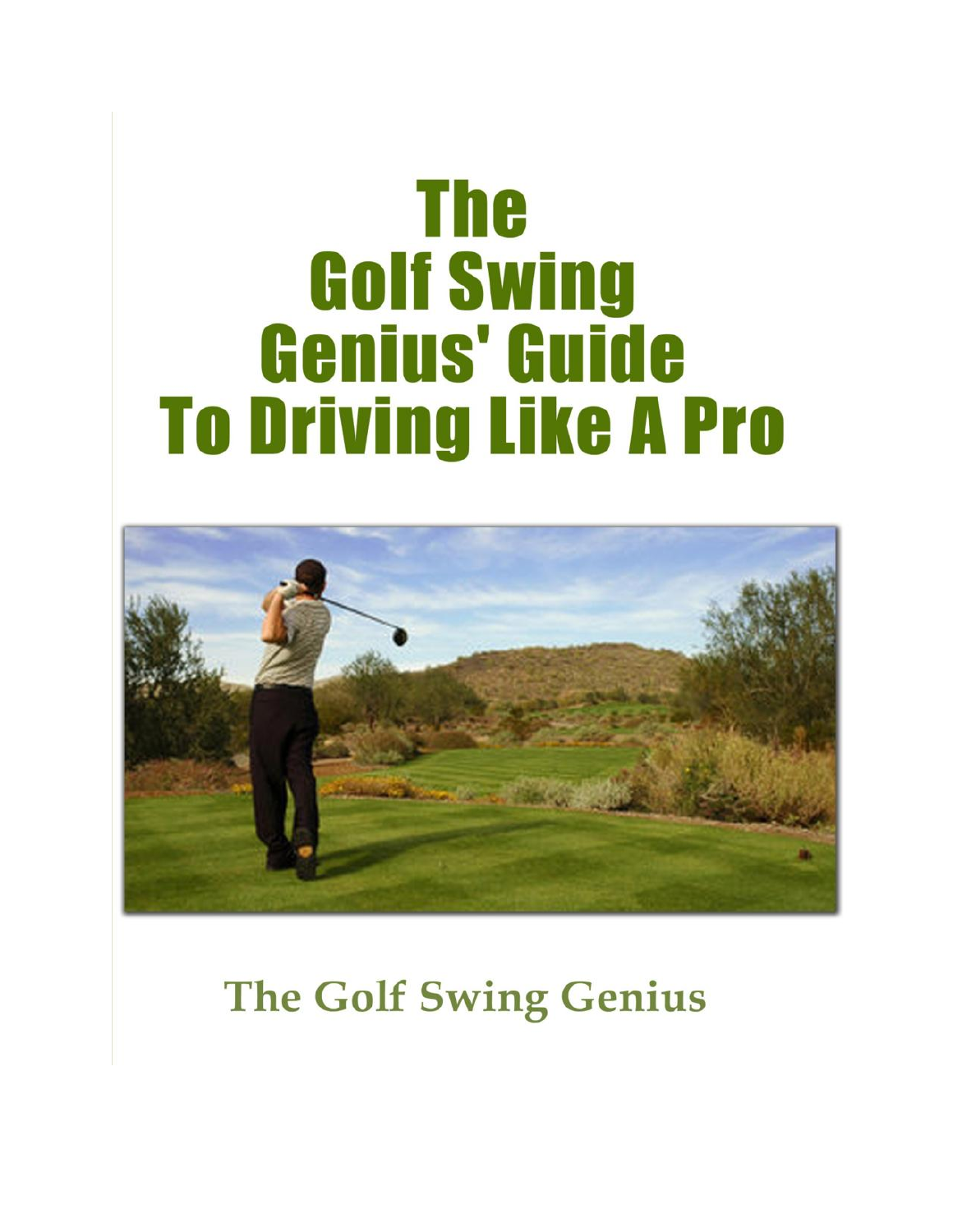#### **Table of Contents**

#### **Introduction**

**Chapter 1: The Grip - Why Holding the Club Correctly is an Essential Component Of Great Tee Shots**

**Chapter 2: The Setup – Get This Right for More Solid Driver Swings**

**Chapter 3: How to Align Correctly Every Time You Tee It Up With Your Driver**

**Chapter 4: Get Your Driver Swing Sequence Perfect and Crush It Long and Straight**

**Chapter 5: The Basic Swing Path and Swing Plane for Consistent Driving of the Golf Ball**

**Chapter 6: Creating Leverage and Coil While Mastering the Weight Shift**

**Chapter 7: Creating a Powerful Swing Arc**

**Chapter 8: Impact with the Driver Swing**

**Chapter 9: Squaring the Clubface and the Role of the Arms**

**Chapter 10: Balance and Tempo – 2 Very Important Keys for Successful Drives**

**Chapter 11: Cause and Effect with the Driver Swing – How to Fix Common Problems**

**Chapter 12: How to Add Even MORE Distance**

**Chapter 13: Course Management Strategy and Pre-Shot Routine Tips for Your Tee Shots**

**Chapter 14: Putting It All Together – Final Thoughts on Driving It Like a Pro**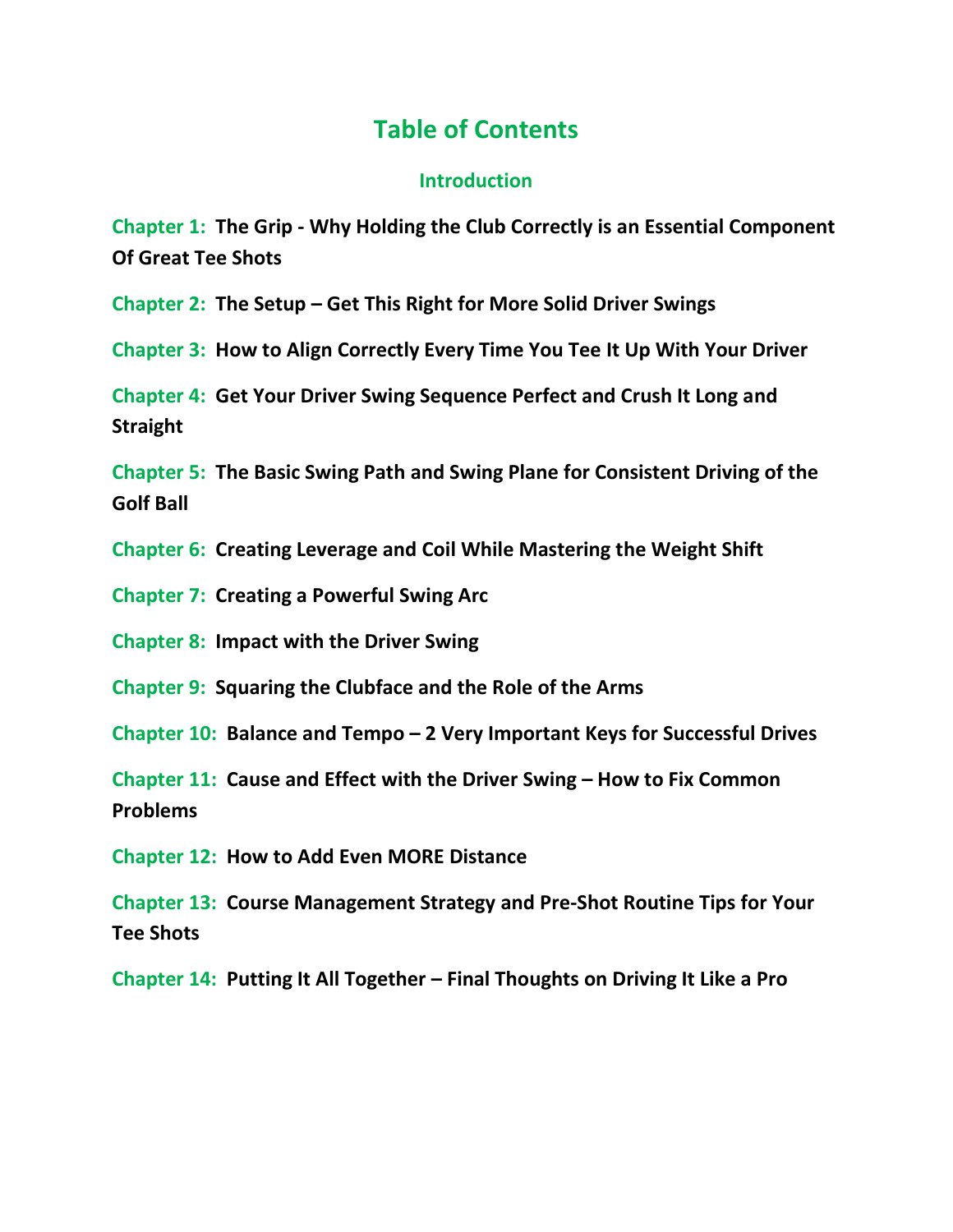## **Introduction**

Hello! Thanks for getting your copy of The Golf Swing Genius' Guide To Driving Like A Pro. I am confident your golf shots with your driver will improve a great deal and you'll be able to hit more fairways while increasing your distance from the knowledge you'll gain in this E-Guide.

Driving can be a struggle for many golfers. In fact, the driver is probably on average the most feared golf club in the bag. Your first shot on the hole will greatly determine how you do on the rest of the hole and what your score is. If you are long and straight down the middle of the fairway, it is much easier to get on the green and get your ball into the hole in the fewest number of shots possible. If you're in the trees, in the water, or even out of bounds….the hole will be a lot more difficult for you.

If your driver has been an issue for you and you've lost your confidence, this E-Guide will help you get on the right track. If you have poor direction control or simply want to have better contact on the clubface when hitting your driver, you will find solutions to these issues as well. Enjoy your journey and know that great drives are possible and the more you understand your golf swing related to hitting your driver, the more you will be in control of your tee shots. This is a great club to master because it will positively affect the rest of your golf game. You'll have easier, shorter approach shots into greens which will give you a better opportunity to shoot lower scores.

The simple goal of this Ebook guide is to get you hitting more fairways, increasing your distance with your tee shots, while also becoming more confident with your driver. No longer will your driver be your enemy, it will now become your friend! With my system, you can learn an easy swing that works consistently and you will be able to hit a lot more fairways if you follow these principles.

This Guide is written in plain English for the average golfer. Beginners will get a lot of helpful tips from it and expert or low handicap golfers will have a great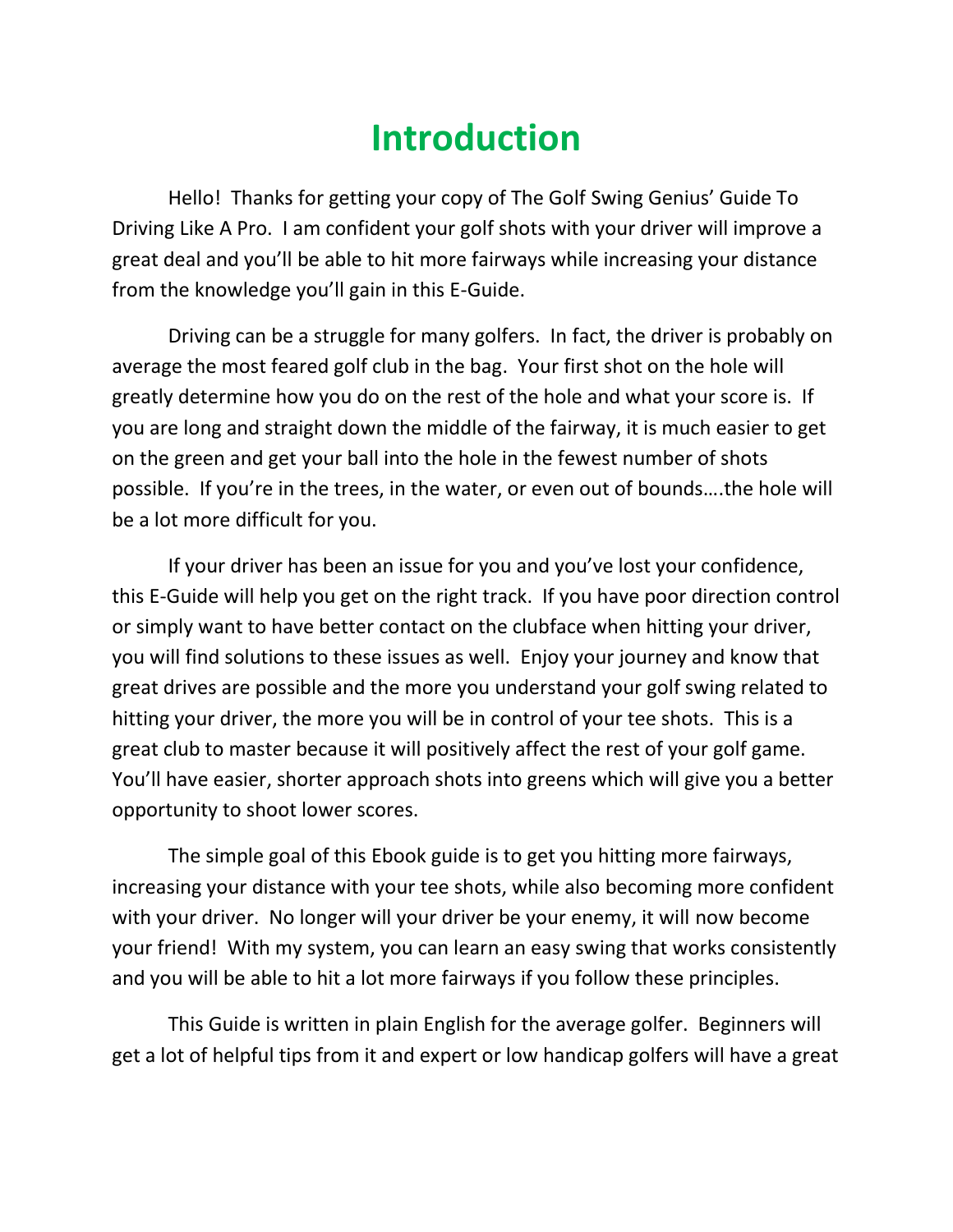refresher and be able to shave more strokes off their scores, hit more fairways, and increase distance.

The format of this E-Guide is put in an order for specific reasons. It's helpful to read it in order and some of the material may be a review. It's definitely okay to skip a chapter though if you are certain you do not need help with that particular issue. If you are confident your grip is correct and want to skip that part and work more on drills for your downswing that is perfectly fine.

#### *Let The Big Dog Eat!*

My teaching method is geared towards helping golfers of all levels improve their golf swings and their games. This Ebook is written so golfers of all levels can improve their swings and hit the ball farther and straighter off the tee. This E- Guide applies my swing system to the driver swing so you can make your driver a strength. Many golfers struggle with their driver and a few simple adjustments can make a huge difference.

There is so much information available on the golf swing and many golfers can get confused. My teaching method helps golfers of all levels sort out this confusion and play better golf. A big key to playing great golf is understanding your golf swing, not just thinking that you do. If you are hitting bad tee shots again and again, you probably have not gotten to the root cause of why this is happening and could use some enlightenment on your swing.

The golf swing does not have to be complicated and most golfers do not have all day to practice their golf swings. Many golf instructors teach way too complicated so that in order to do what they are telling you, it would be a full time job to keep your golf swing in shape. This is where I hope to help the average golfer out. You may not get out to the golf course as much as you would like, but that does not mean when you go out to play that you have to struggle. Quite the contrary! Great golf is about understanding and utilizing key fundamentals that produce consistent results and get you performing better.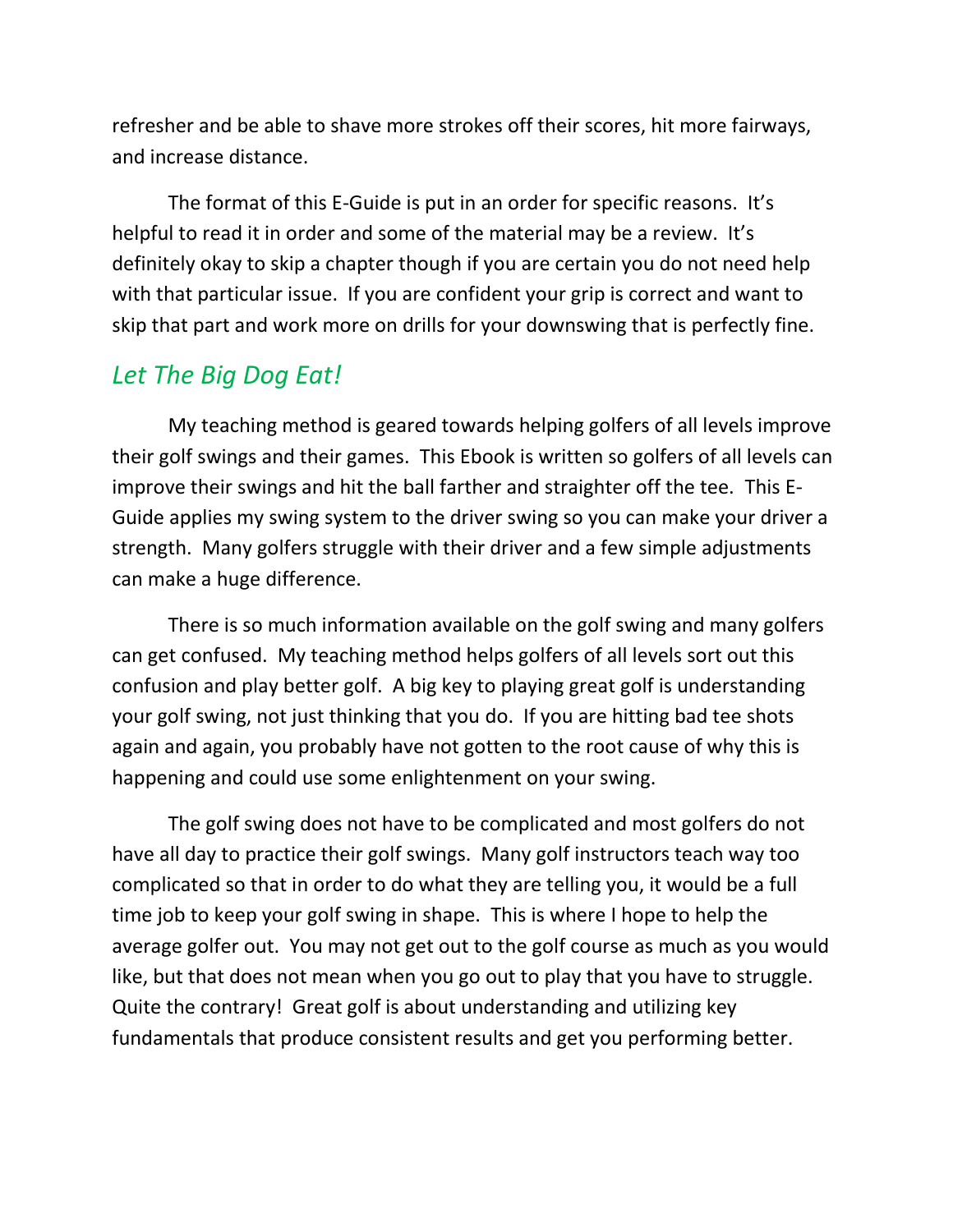With the knowledge you're going to gain in this Ebook, you'll have an advantage over many golfers who take lessons or listen to other people who try and help them with their driver swing.

The problem many golfers face is simply not knowing why they hit a bad shot. Without knowing why the golf ball didn't go where you wanted it to, it is much more difficult to correct it and hit good golf shots. The best golfers aren't always the most talented. They are simply smarter and have a better understanding of cause and effect in their golf swings. If their swings start to get a bit off, they can quickly and easily make the necessary adjustments to get it back on track.

Driving well is a very important part of playing great golf. If you are missing fairways, you are adding strokes to your scores. Getting lost in the trees or hazards can cause you to lose unnecessary strokes. Hitting more fairways on the other hand, and keeping your misses in play, will help you gain a huge advantage against other golfers who do struggle with their driver and their tee shots.

The driver is usually used when hitting first tee shots. Sometimes a golfer can lay up and hit a 3 wood or iron to try and make it easier to get the ball in the fairway. It's okay to do this but if you can hit your driver solidly, you're going to gain up to 30 plus extra yards which makes your approach shots into the greens a whole lot easier.

Great golf happens when a golfer has control of all types of golf shots they need to hit throughout their golf rounds. It's important to be able to putt and chip well and hitting your irons well is also important. But if you can't hit your driver or are continually having problems with this club, your game is suffering and your scores are showing it.

Lastly, the material presented in this guide is in a specific order and format. I have given you all the keys that are important and essential for hitting great drives consistently. It is almost guaranteed that if you are having a problem with your driver, you will find the solution in this guide and hopefully without spending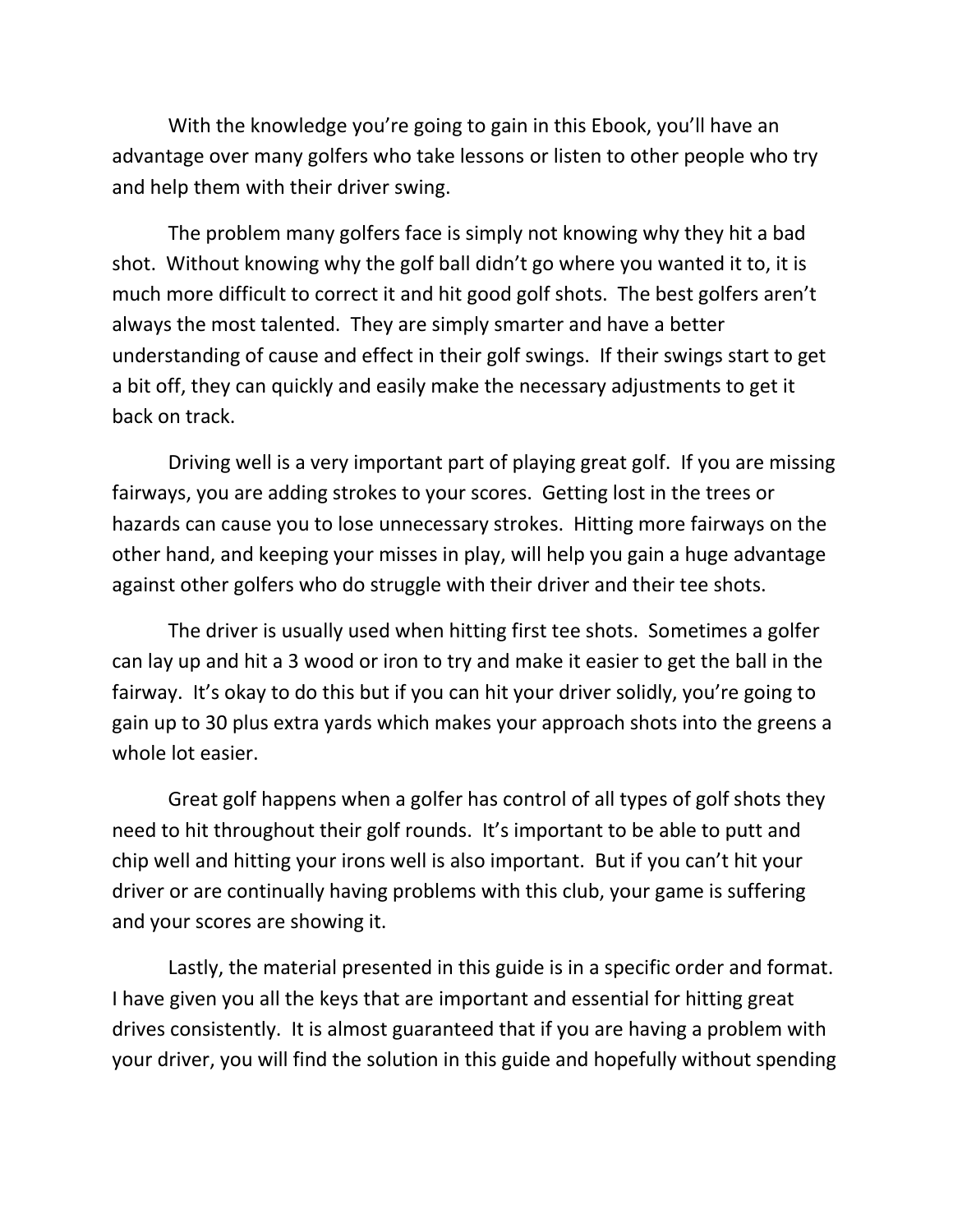too much time figuring it out. I'm trying to give you the shortest most direct path to better tee shots and hitting more fairways.

Let's move ahead and learn what the key ingredients to a solid swing with the driver are and how you can incorporate those into your golf swing and start hitting tee shots far and straight down the fairways.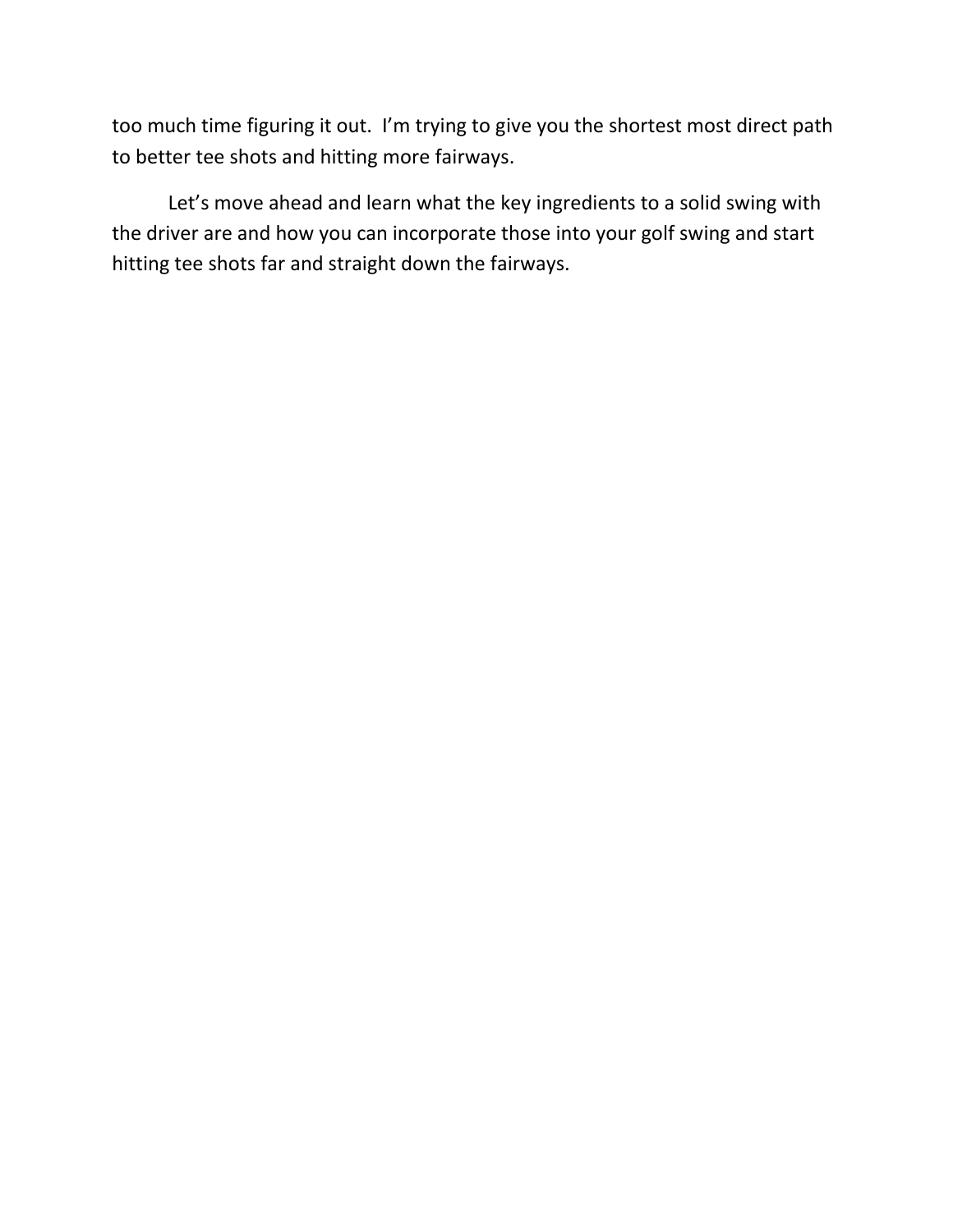## **Chapter 1: The Grip – Why Holding the Club Correctly Is an Essential Component of Great Tee Shots**

Holding the golf club correctly is the first step to having a better driver swing. A good grip allows you to generate more club head speed, create leverage in your swing, and control the club better. A proper grip will allow your wrists flexibility and freedom to swing the club with good club head speed and be able to create leverage and wrist set in the swing. A good grip with the driver is really important for being able to keep your clubface square in your swing and especially at impact.

The golf grip is important for any golf swing and holding the club correctly will definitely allow you to gain maximum distance with your driver. The key here is to hold the golf club in the fingers as opposed to up in the palms. This allows you to create leverage, the wrists can set properly and you'll be able to have more club head speed so the club can catch up with the body at impact for a greater transfer of power. A grip that is too weak or held in the palms will make it difficult to swing well and other compensations will tend to develop. Below is a picture of a proper grip:



The Vs or lines that form between the thumbs and forefingers point somewhere between the chin and right shoulder. Also, the first two knuckles on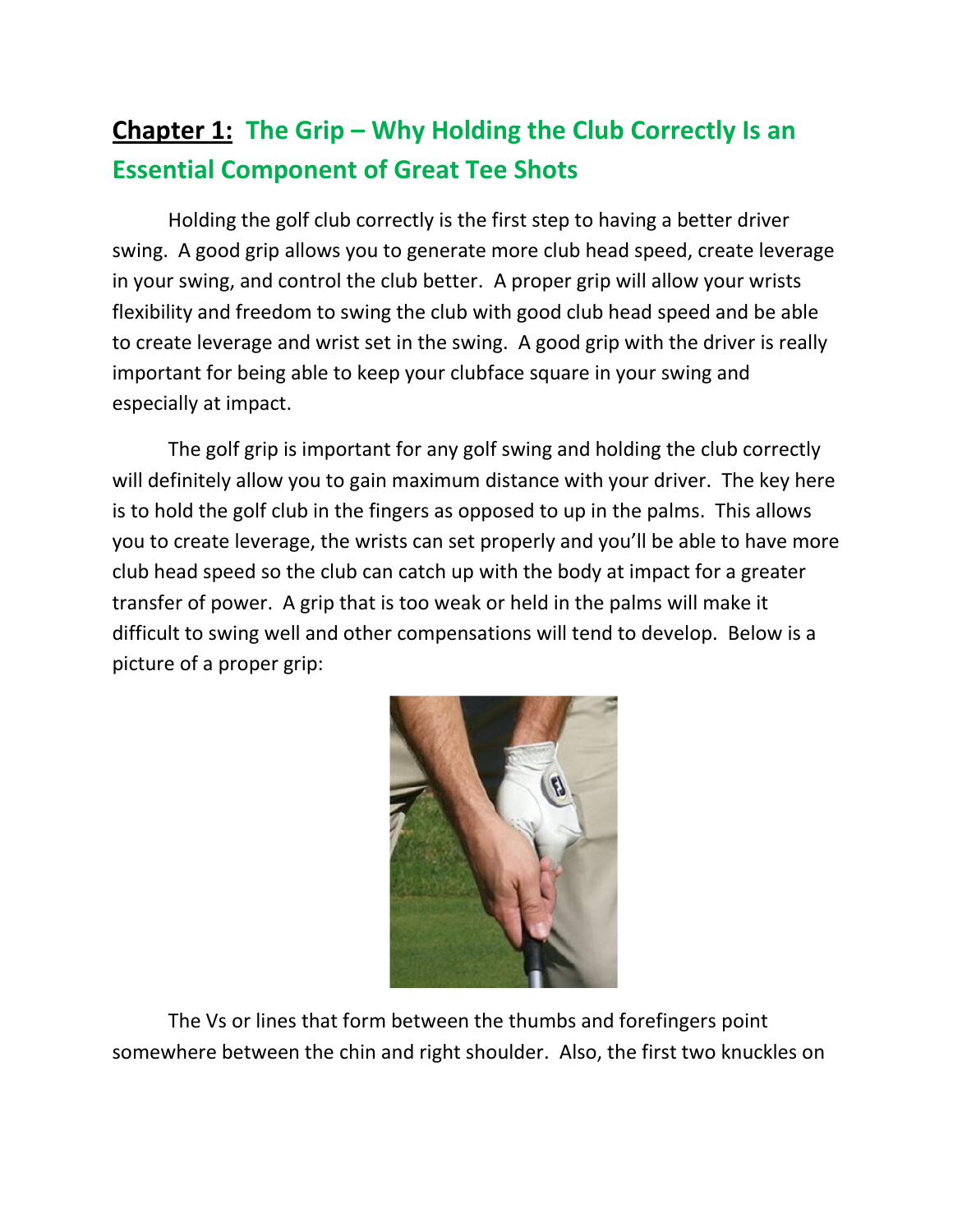the left hand can be seen when you look down from your setup without turning or moving your head.

Another big key to the grip is having the right amount of grip pressure. Tension in the golf swing can make it more difficult and a golfer can develop problems in their swing from too much tension. If a golfer has too much tension, it is almost always evident in their grip and setup. Try and hold the club securely but not too tightly. It's important to be able to hang on to the club throughout the golf swing and holding the grip handle with a medium amount of pressure is ideal. You will be able to swing the club much more freely and the swing will stay on the correct path more naturally.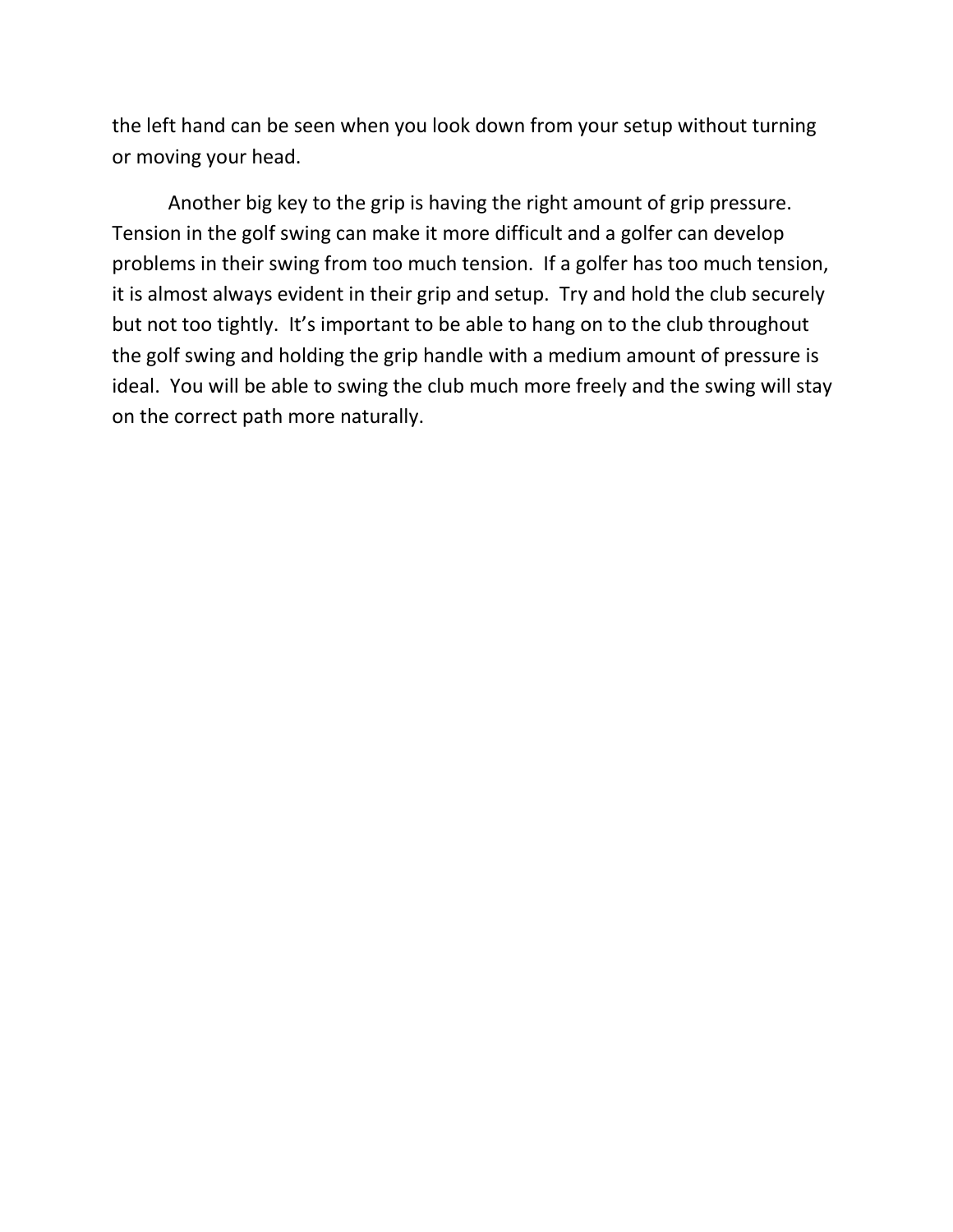## **Chapter 2: The Setup – Get This Right for More Solid Driver Swings**

There are a few simple adjustments in your setup which will allow you to make better driver swings and crush the ball off the tee. The setup with the driver is similar to the full swing with other clubs but there are a couple of helpful adjustments that are very important to make. With the driver stance, your feet should be slightly wider than shoulder width apart. You are making a longer swing and want to have a nice stable base to swing and turn around. A wider stance keeps you more balanced and it allows for more weight shift and a greater transfer of power at impact with the golf ball.

#### *Ball Position*

You want to play the golf ball all the way off of your left heel with the driver. The reason for this is with the driver, the goal is to try and hit the ball slightly on the upswing. With the irons you are usually trying to hit down slightly on the golf ball to compress it. With the driver it's more of a sweeping motion and the club should be leveling out at impact and just slightly starting to swing up. This is the optimum spot for the ball to be in when the clubface comes into contact with it. Playing the ball too far back in the stance can make it harder to hit the ball high and even get it up in the air. Playing the ball too far forward, ahead of the left heel, may cause other problems and lead to the body moving laterally and getting out of position.

When you tee the ball up, ideally you want to be able to see half to 3 quarters of the ball sitting above the driver face. If you are hitting into the wind you could tee it just a little lower. Teeing the ball the right height is important for hitting it slightly on the upswing and launching it high and far.

You can notice from the picture below some of these important setup keys. The golfer has his weight on the balls of his feet and is in a nice balanced position to make a powerful golf swing.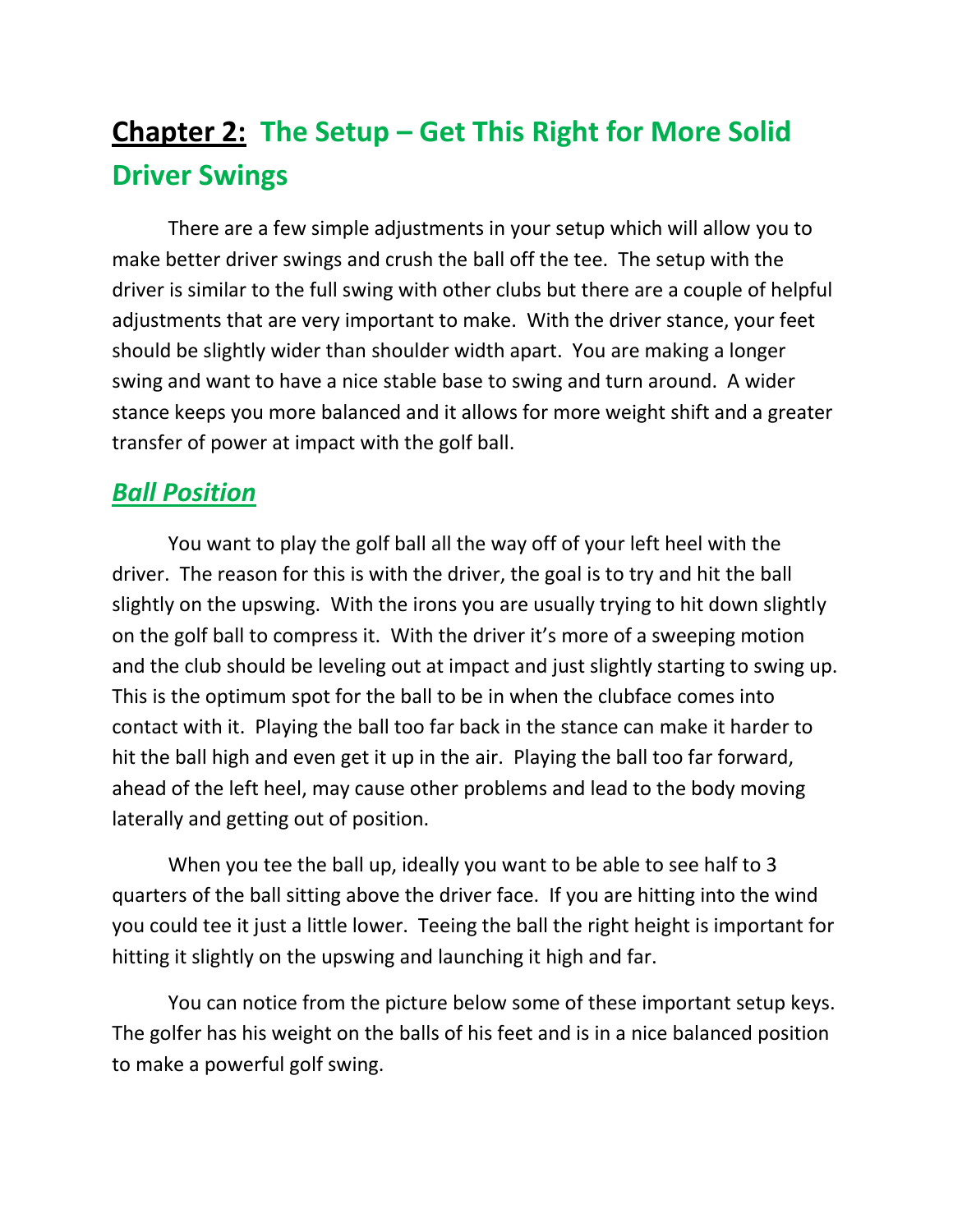

## *Start Out With Proper Angles in Your Setup*

One big key I teach my students is to set up to the golf ball with proper angles. There are three main angles that are important in the setup position. They are the angle from the hip bend, the angle created by the knee bend, and the angle between the forearms and the club shaft. Getting these 3 angles correct in your setup will give you a great chance of swinging the golf club on the correct path and hitting solid golf shots with lots of distance. These angles are a big key to power and distance. Once you've set up with good angles, your next job is to maintain the angles while you swing. This will be discussed further later on in more detail. The key is to understand the big picture and why a good setup will help you make a better driver swing.

Here is an example of a setup with good angles: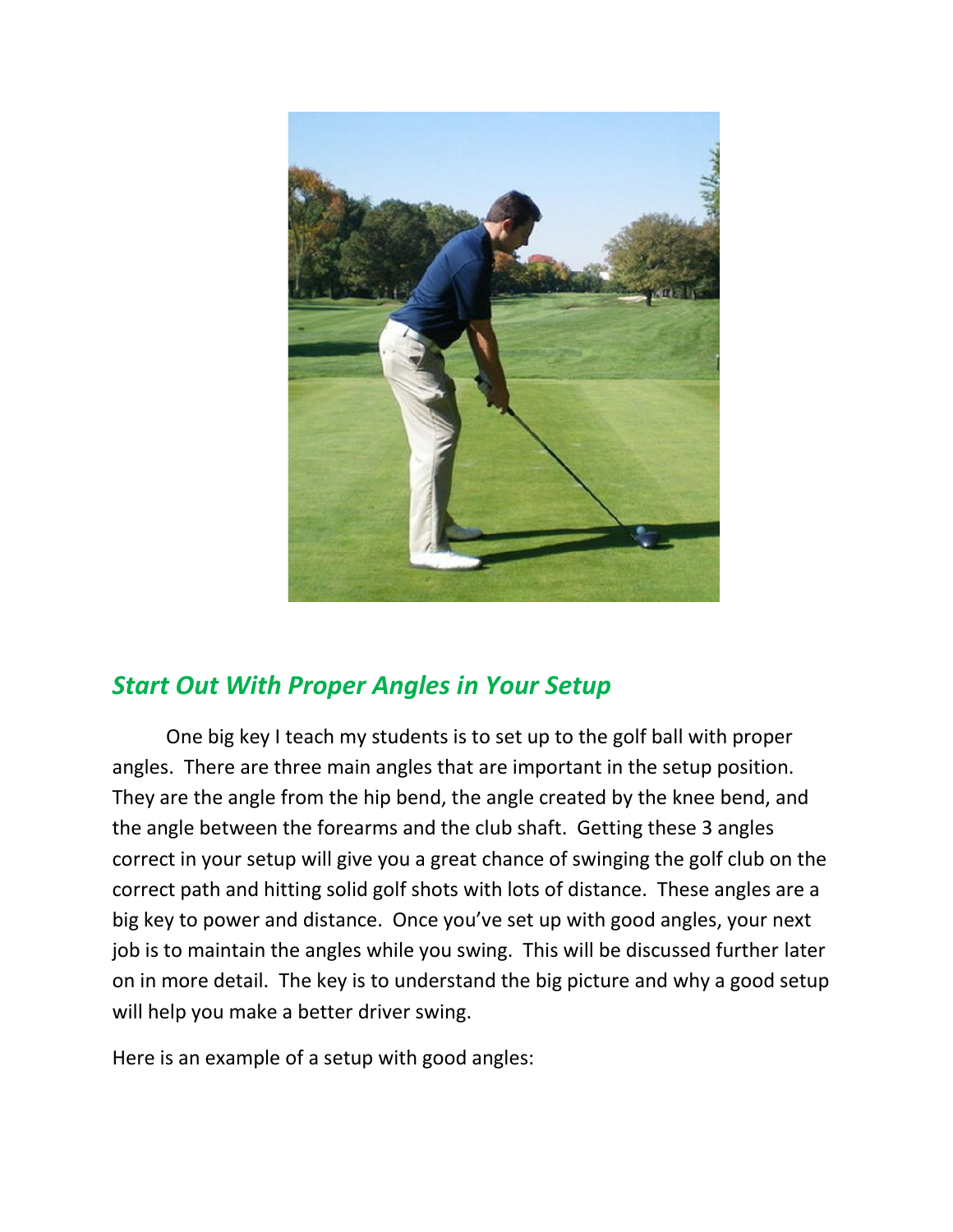

You can see in the above picture how the blue lines are showing all three of the key angles we want to have in the driver setup. A good knee bend is important because it keeps you balanced and also allows your weight to get more into the balls or center of the feet. A good hip bend will be formed from sticking your rear end out while keeping the spine and back fairly straight. The arms should hang down relaxed but extended so that there is also an angle between the club shaft and the forearms.

Golfers who don't bend their knees properly often can have their weight back on their heels. The checkpoint here is when you are in your setup looking down, your knees should cover up your shoelaces. Having the weight more towards the center of the feet helps a golfer's balance and their swing path. When the weight is too far back in the heels, the golfer can have a tendency to swing the club too much around their body incorrectly and it'll get stuck behind them.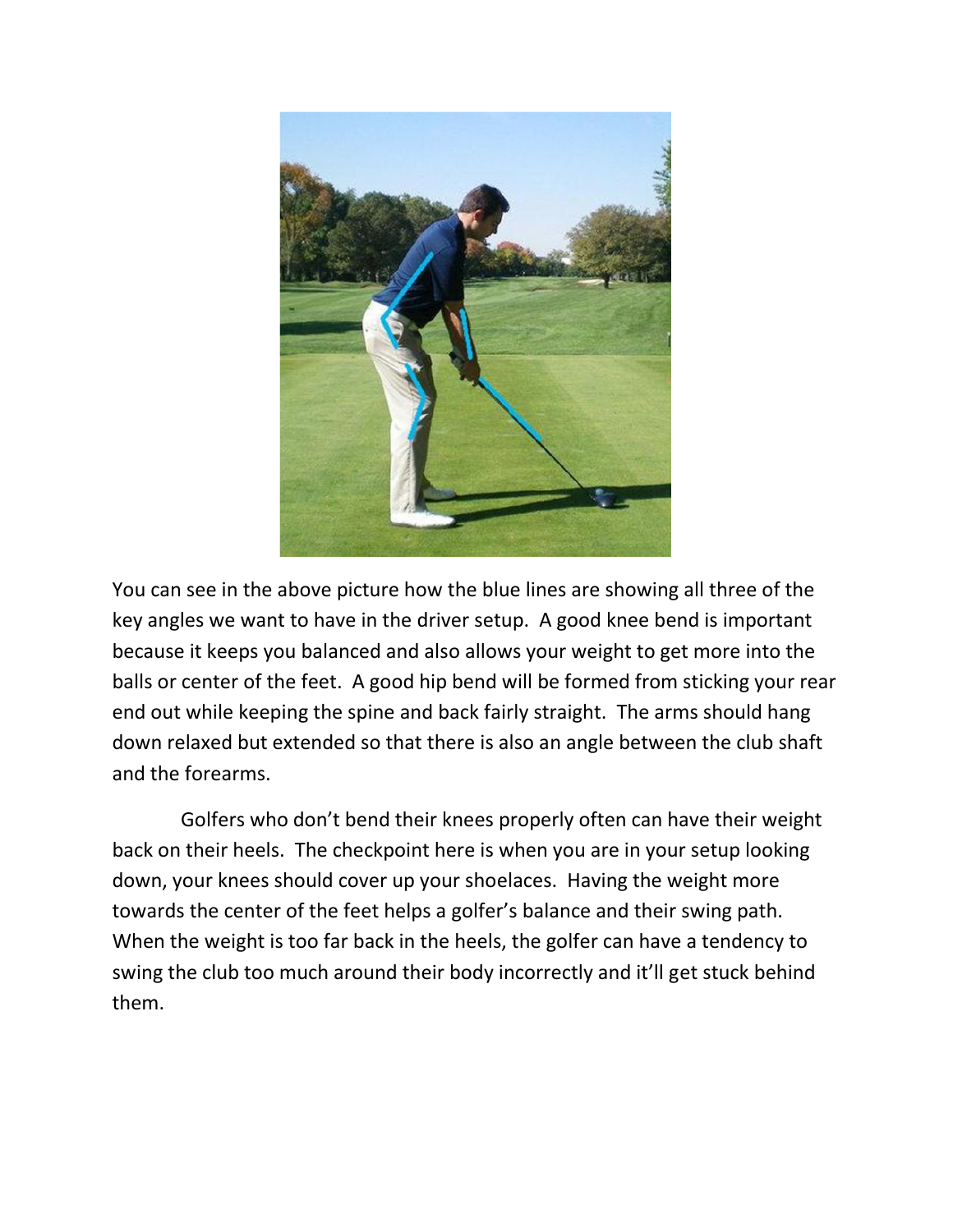## **Chapter 3: How to Align Correctly Every Time You Tee It Up With Your Driver**

Correct alignment with your driver is a crucial element of hitting your driver straighter. Misalignment with the driver will cause a greater error in direction with your golf shots because the low loft of the driver makes this club less forgiving. A common error with driver alignment occurs when the shoulders are open or pointed to the left of your target in the setup position.

This mis-alignment tendency happens for a couple of reasons. There is a tendency to want to aim left with the body in an effort to steer the golf shot to try and make it go straight. The player subconsciously thinks they need to get out of the way (with their body) earlier in the downswing. However, the upper body or shoulders need to be square at impact for the club to release correctly and swing down the proper path after impact and into the follow through. When the upper body opens too early in the downswing, the club will be dragged to the left and this can either cause a pull or a slice.

Another reason a golfer will misalign themselves is to try and compensate for the direction their golf shots tend to go. For example, if a golfer is hitting their drives to the right, they may aim their body to the left more to try and fix this. Aiming more to the left if you are hitting to the right will only cause the ball to go more right or it can cause other problems in the swing.

The reason aiming more left can cause the ball to go right is because the swing path becomes out to in just before and after impact. The club head comes from out (more away from the body) to in (more towards left field) as it is approaching the ball and swung through just after impact.

The club can also swing over the top of the swing plane or path on the downswing and then the club head gets pulled too far to the left just after impact in the beginning of the follow through. This out to in path produces a sidespin on the golf ball which will cause a sliced shot.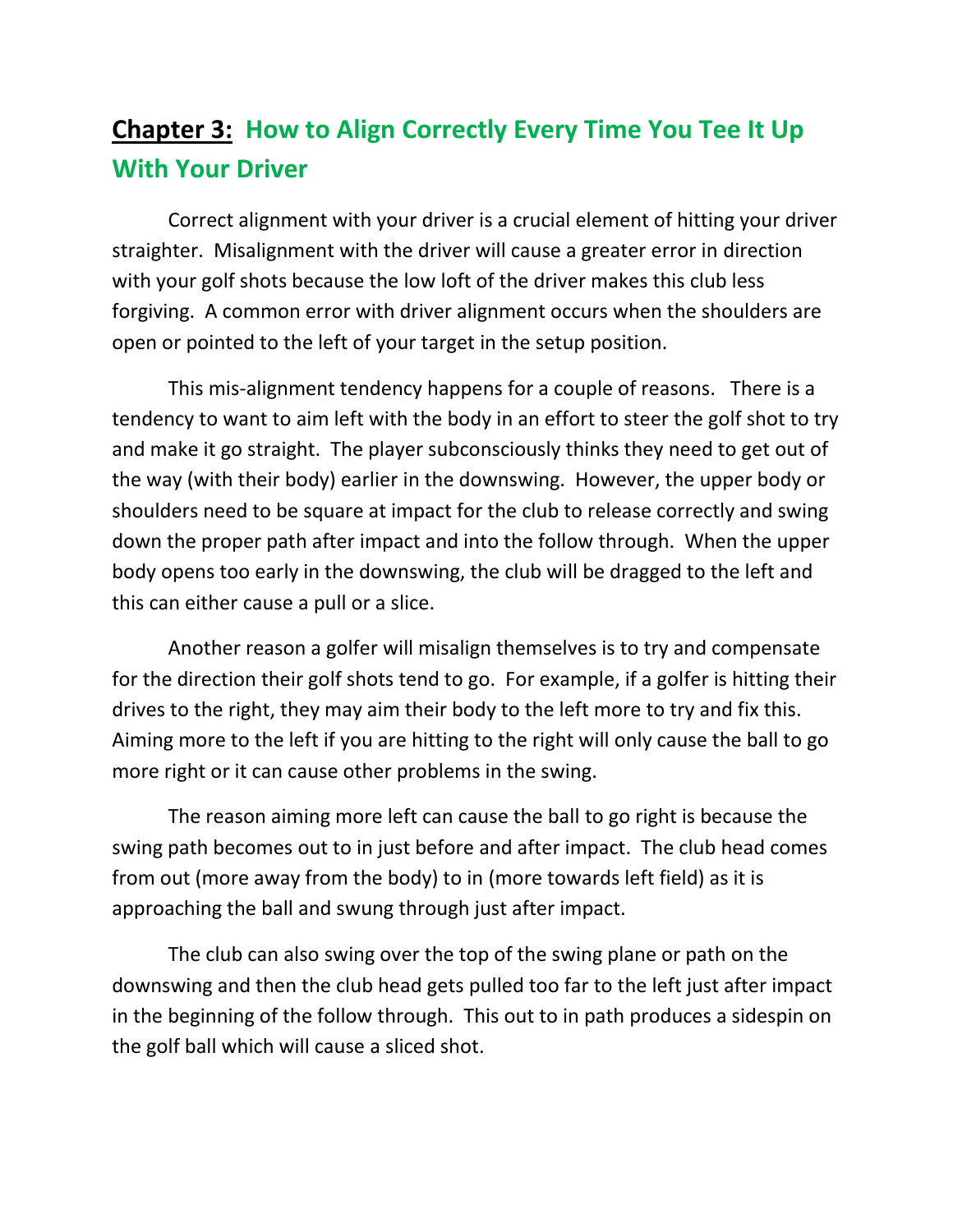It's always important to check your alignment once in a while because it is easy for it to get off track without even realizing this is your problem. You may be trying to fix your swing path, but without aligning correctly, it will be difficult to improve your drives.

\*\*Important Note: Pulls and Slices come from the same swing path error. Hooks and pushes also come from the same swing path error, that being the opposite problem that causes the pull/slice shot.

When a golfer aligns correctly on their tee shots, the line of their feet should be parallel to their target line or just slightly closed. A slightly closed stance simply means the left foot would be an inch or so ahead of the right foot. Your shoulders, hips, and even forearms should all be parallel to your target line.

To get your alignment correct and automatic, there are a couple of things you can do. I recommend working on alignment on the driving range a little just to help your mind gauge how to do it correctly so you can take it to the golf course and it will be more automatic. At the driving range, laying a club down on the ground so it is in between the ball and your feet pointed parallel to your target line is a huge visual aid for how to align properly. The pros do this on a regular basis in their practice sessions to check their alignment.

The shoulders and hips need to be square and over the feet and also parallel with your target line. You can simply take your setup position and put a club flat across your shoulders and then turn your head to look in the direction of your target. You can see where your shoulders are aligned by where the club will be pointing. If you are open or closed with the shoulders you can easily make this adjustment and then go back to the correct setup position.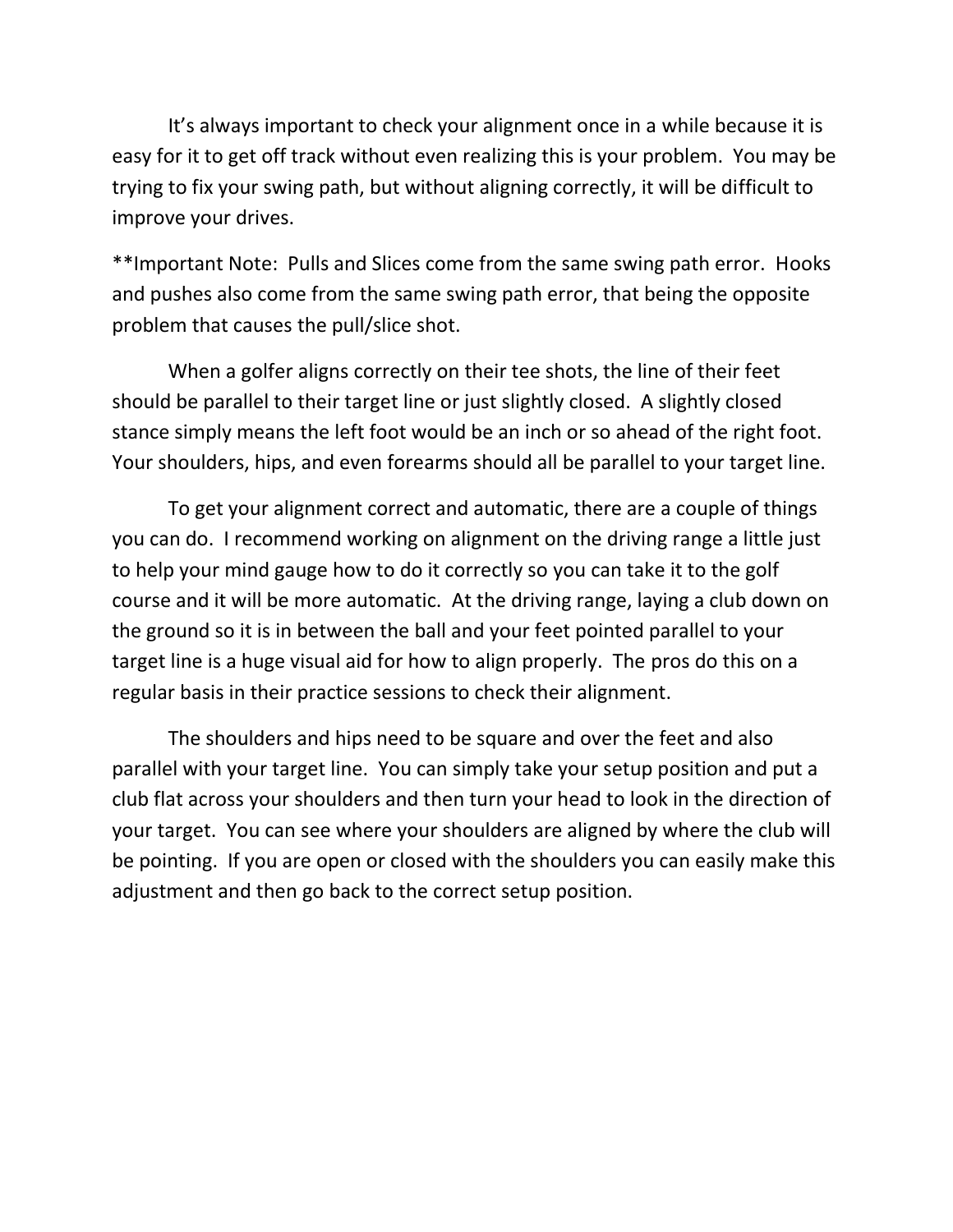## **Chapter 4: Get Your Driver Swing Sequence Perfect and Crush the Ball Long and Straight**

Swing sequence is a key concept I teach and try to get golfers to have and maintain correctly. The golf sequence simply put is an order which should be led by swinging the club back in the takeaway first. Once the club has moved a bit on the backswing, then the shoulders should start to turn. When the shoulders have turned halfway and you are about halfway into the backswing, this is when your hips should start to turn.

There is a ratio between shoulder to hip turn and the shoulders turn approximately 90 degrees in the backswing while the hips will turn approximately 45 degrees. Because of this 2 to 1 ratio of shoulder to hip turn, the shoulders start turning first so that the ratio can be in sync correctly. Turning the hips too early in the backswing can lead to the golf swing getting out of sync.

Generally, poor golf swing sequence will cause ball flight problems usually associated with mis-direction. If you want to hit your drives straighter, getting your golf swing in sync in this way will definitely allow you to do it.

Another great concept I teach is referred to as "leading with the club". A lot of swing instructors will talk about this and they may refer to it as "keeping the club in front of you". I never used to understand what keeping the club in front of you meant and how to do it. I felt that this can confuse other people too. Instead, I keep it simple by explaining **the club should swing back first on the backswing before the body starts to turn**. As I just explained two paragraphs above, there is a ratio of shoulder to hip turn of 2 to 1. The shoulder turn is preceded by the club starting to swing back first.

Essentially there are **3 steps to proper swing sequence**. The club starts back on the backswing, the shoulders will then start to turn, and lastly the hips turn as everything finishes turning together to the top. Once your backswing is in sync, it is much easier to get your downswing in the right order. The goal is to get everything coming through impact together. We don't want the body getting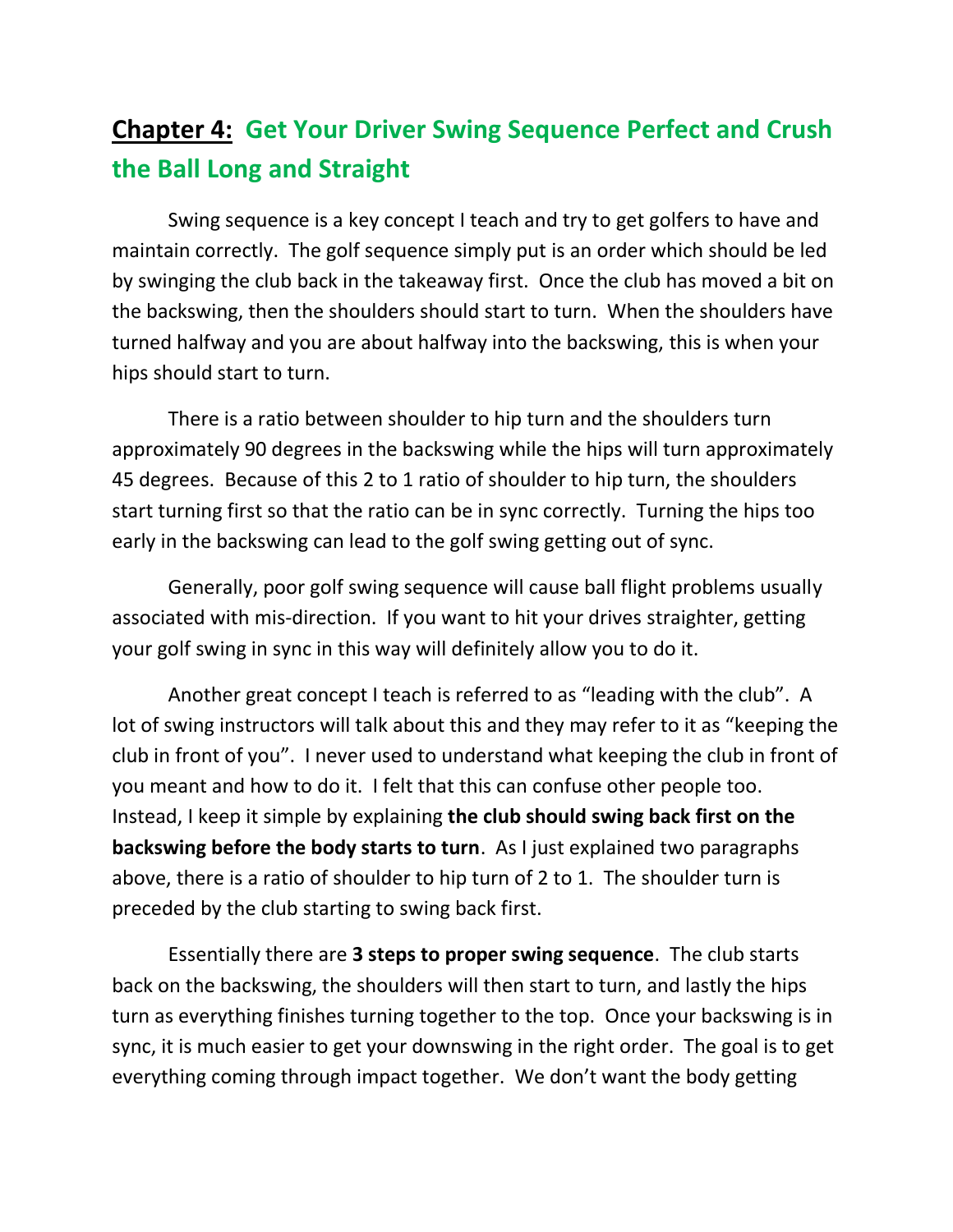ahead of the arms or vice versa, the arms getting ahead of the body. In order for good impact to occur, the downswing has to be in good sequence.

The best key to a proper downswing sequence is to start the transition at the top by swinging your arms down while you keep your lower body stable and keep your back facing the target. This allows the arms to drop down to a powerful spot where then everything will be able to move through impact together and you can generate the most power and be consistent. Golfers who get their body or arms out of position on the downswing have problems at impact and problems with the direction their tee shots go.

\*\*One side note here when you are swinging your arms down on the downswing, try to keep your wrists set or hinged but your arms extended. The wrist set or angle should be maintained as long as possible and the club will naturally release through impact and just after if you are letting it swing through the ball. It is rare that you ever would need to conscious think or worry about your golf swing release. This release really happens automatically when you let the club swing on a proper path.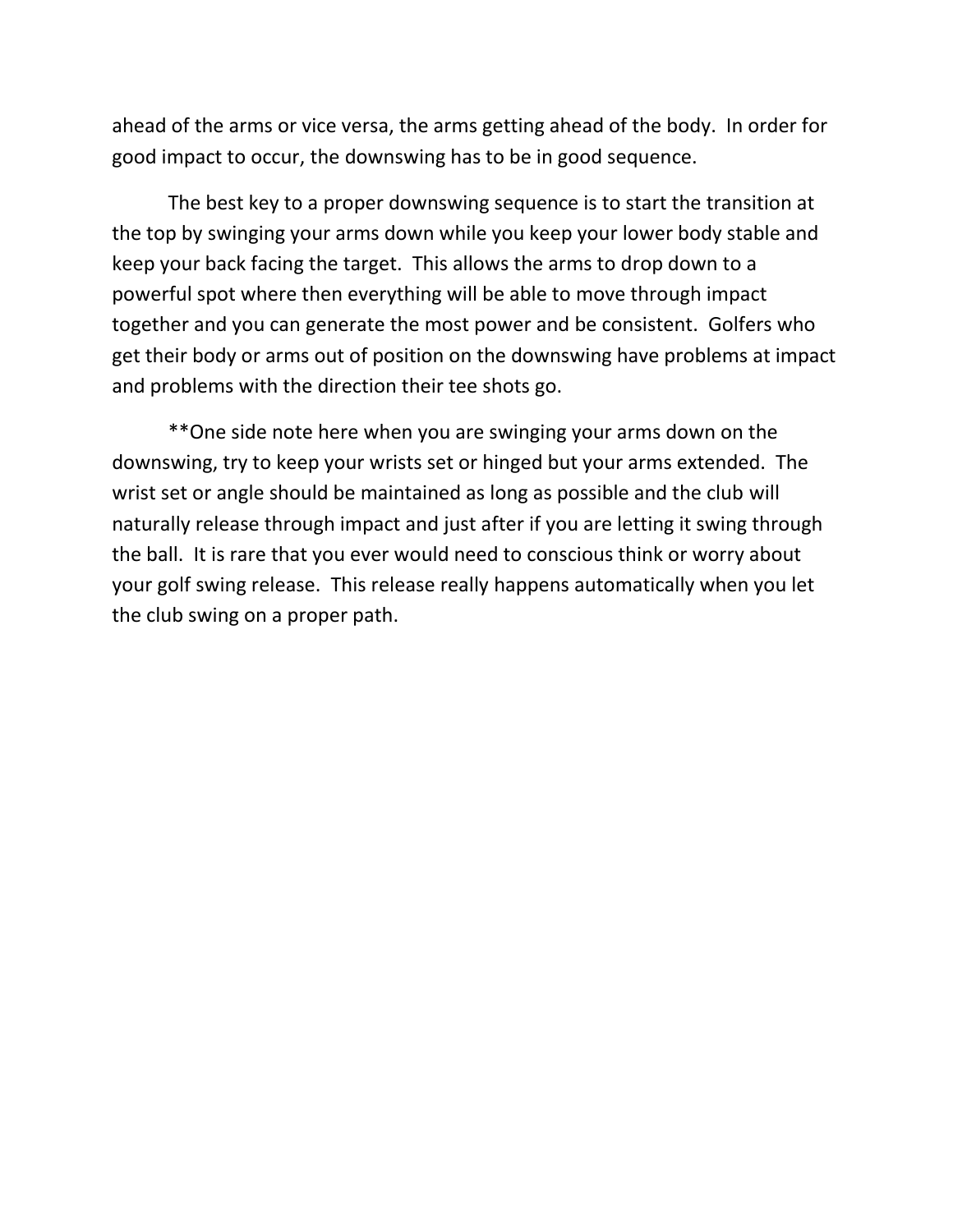## **Chapter 5: The Basic Swing Path and Swing Plane for Consistent Driving of the Golf Ball**

The basic swing path for the driver swing is similar to any full swing with another club but with a few differences. The swing path also includes the swing plane and getting these two things on track will help you hit the ball farther and straighter. The driver swing path should consist of a wider swing arc because it is a longer club. Also, we want to be hitting the golf ball slightly on the upswing whereas with the irons you're supposed to strike down on the golf ball. The driver swing is a sweeping motion near impact and a wider swing arc will give you more time to connect the face of the driver solidly with the golf ball as you swing through the impact zone.

There are a couple of helpful checkpoints which will really allow you to keep your club more easily on the right swing plane. The first checkpoint has to do with the takeaway. When you start the club back on the backswing and get to the point where it is parallel with the ground, the club head should be right in line with your hands and also pointing parallel with your target line.

Here is an illustration that shows this: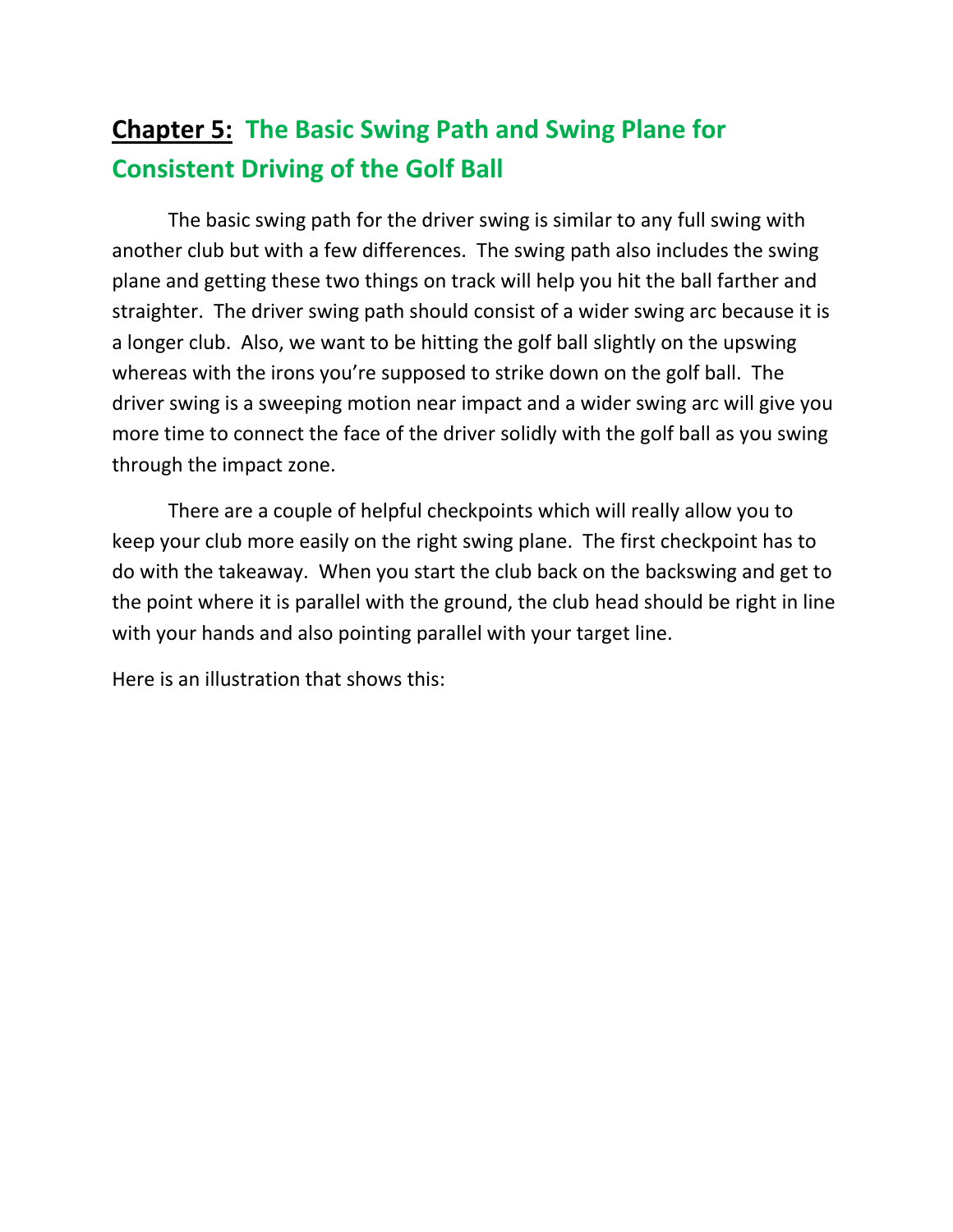

Starting the club off on a good path and proper swing plane will promote the club staying on path and on plane the rest of the golf swing. Golfers whose swing planes get off in the takeaway will suffer from hitting poor shots or they'll have to make compensations somewhere during the rest of their swing.

After the takeaway checkpoint, the next step is to simply swing the club over the right shoulder at the top of the backswing. If the club gets to parallel with the ground at the top of the backswing, it should also be pointing in the direction of the target. If the club stays a little short of parallel, that is okay just as long as it is still on the proper path so it would be pointing towards the target if it kept going to parallel.

Here is the general area where your club should be at the top of your backswing in regards to it being over the right shoulder: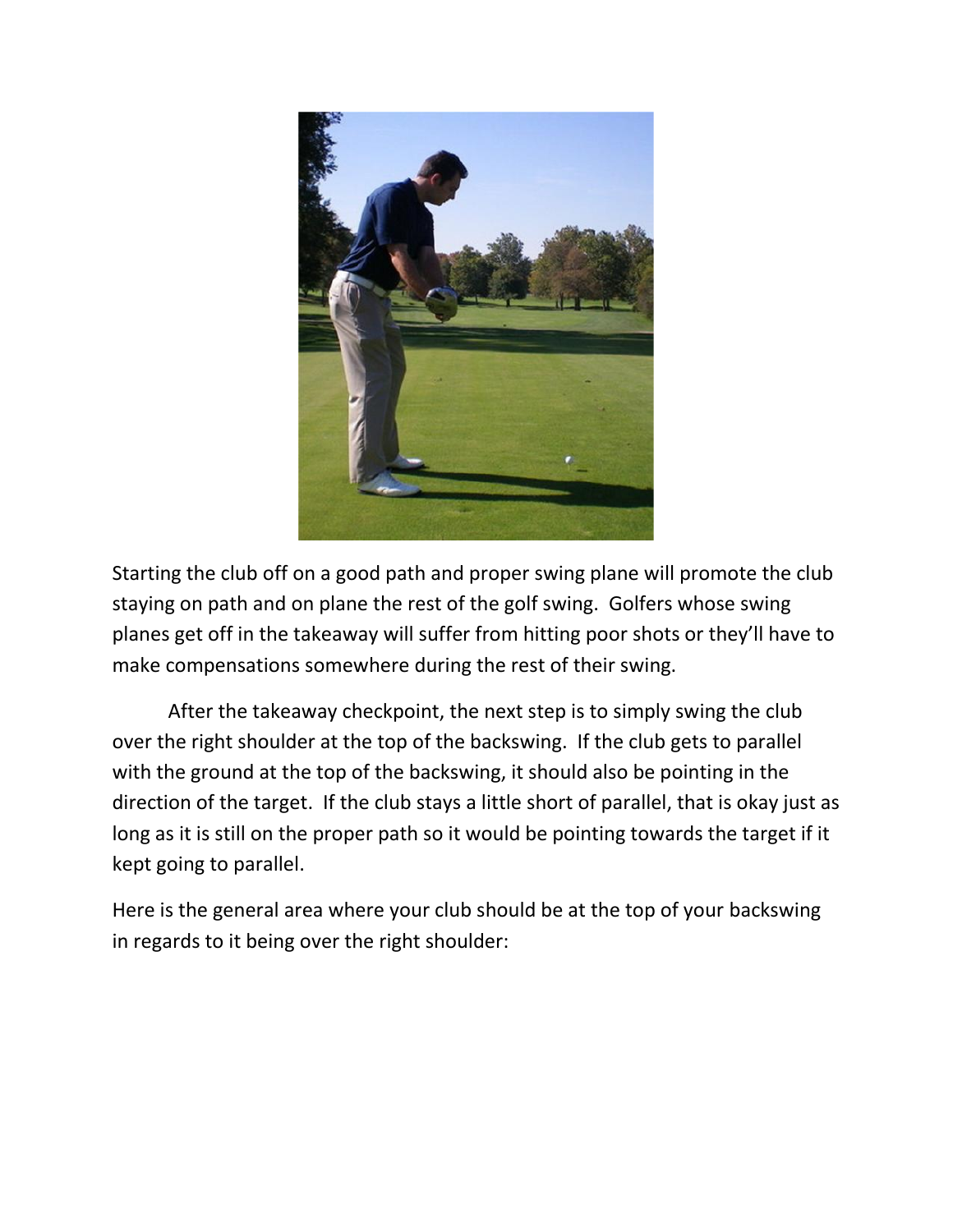

This club is just short of parallel, however if it kept going on the same path it would be parallel with the ground and pointing in the direction of the target.

## *Swing the Club Head Towards the Target*

This picture below illustrates a proper golf swing path just after impact and into the follow through. The club head is in line with or covering up this golfer's hands at the point where it is parallel with the ground. This part in the follow through swing mirrors the backswing where the club was in line with the hands at the same part in the backswing. The club head is being swung straight in the direction of the target. The golfer will then let his body follow the club as he continues the follow through and swings the club over his left shoulder.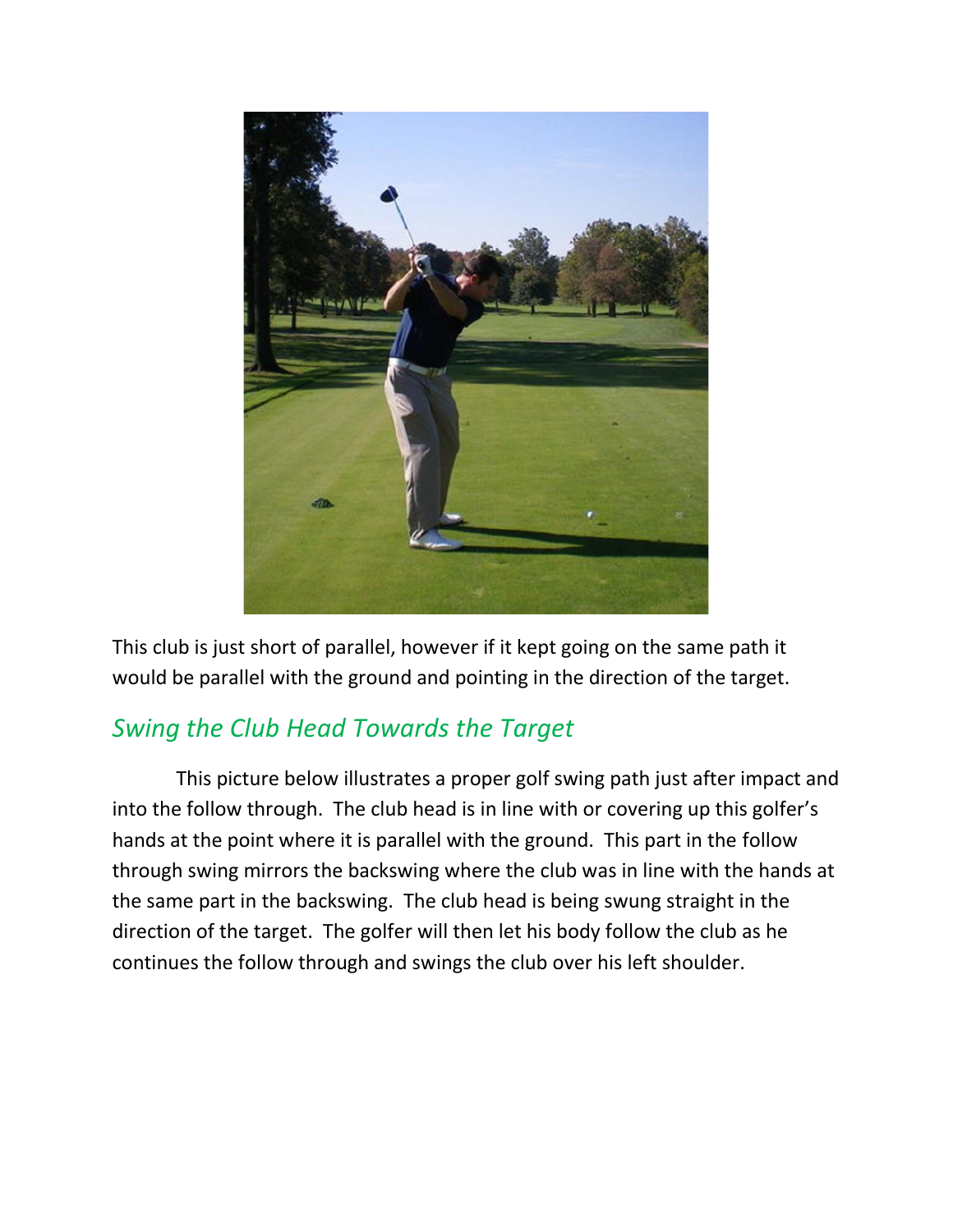

Swinging the club towards the target might seem like a simple or even obvious golf swing tip. However, this is an important concept and will do a lot to help your swing path. Just trying to make this simple move actually will improve your swing path and swing plane without even having to think about it. When I teach golfers, I am always looking for similar and easier ways to explain a concept. Thinking about the swing plane too much or getting overly detail oriented can make it difficult to play good golf on the course. You may be able to hit balls well on the driving range, but when the pressure is on it's hard to think about too many things related to the technique of your swing and still play well. This is why I am telling you by focusing on swinging your club head towards your target, you can fix your swing path by 50 to even 100 percent if there is a swing fault that's related to it. This is one example of turning a seemingly complicated issue into a simple solution that works for the average golfer.

Swinging the club head towards the target also allows the club to lead the swing after impact and then the body can turn and follow the club. If the body gets ahead of the club it will be difficult to hit good drives. Let the club go first towards your target and then turn and follow the club for best results. This concept of leading with the club is explained more in the Chapter on Swing Sequence as well.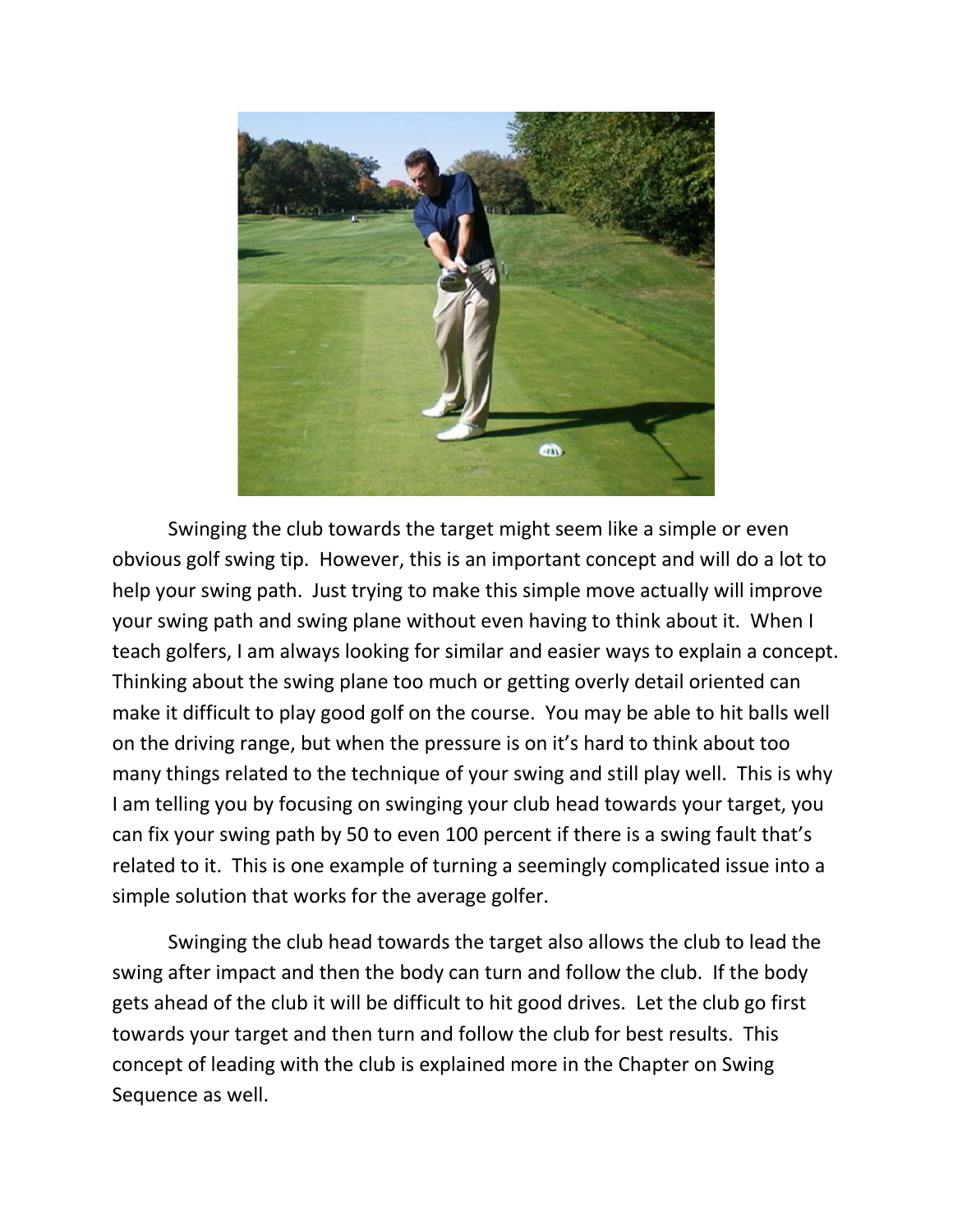The pros on tour can focus on the intricate details of their swing technique and do well because they have all day to work on their golf swings. It becomes second nature to them so when they are on the course they are usually just thinking about their targets and letting it go. Golfers who tend to "choke" are often too concerned about their swing technique. Golf swing thoughts that are related to feel but also promote good technique will help golfers get better faster. This allows you to play better on the golf course besides just hit the ball well on the driving range.

The picture below shows a good follow through where the player has swung the club over his left shoulder to finish the golf swing and is completely turned facing his target.



A good follow through will also show the golfer having proper balance. Golfers who are off balance in their golf swings tend to have swing path issues and have difficulty keeping the club on plane correctly. For golfers who have balance issues, I will have them do a drill where they hit a ball and then have to count to 2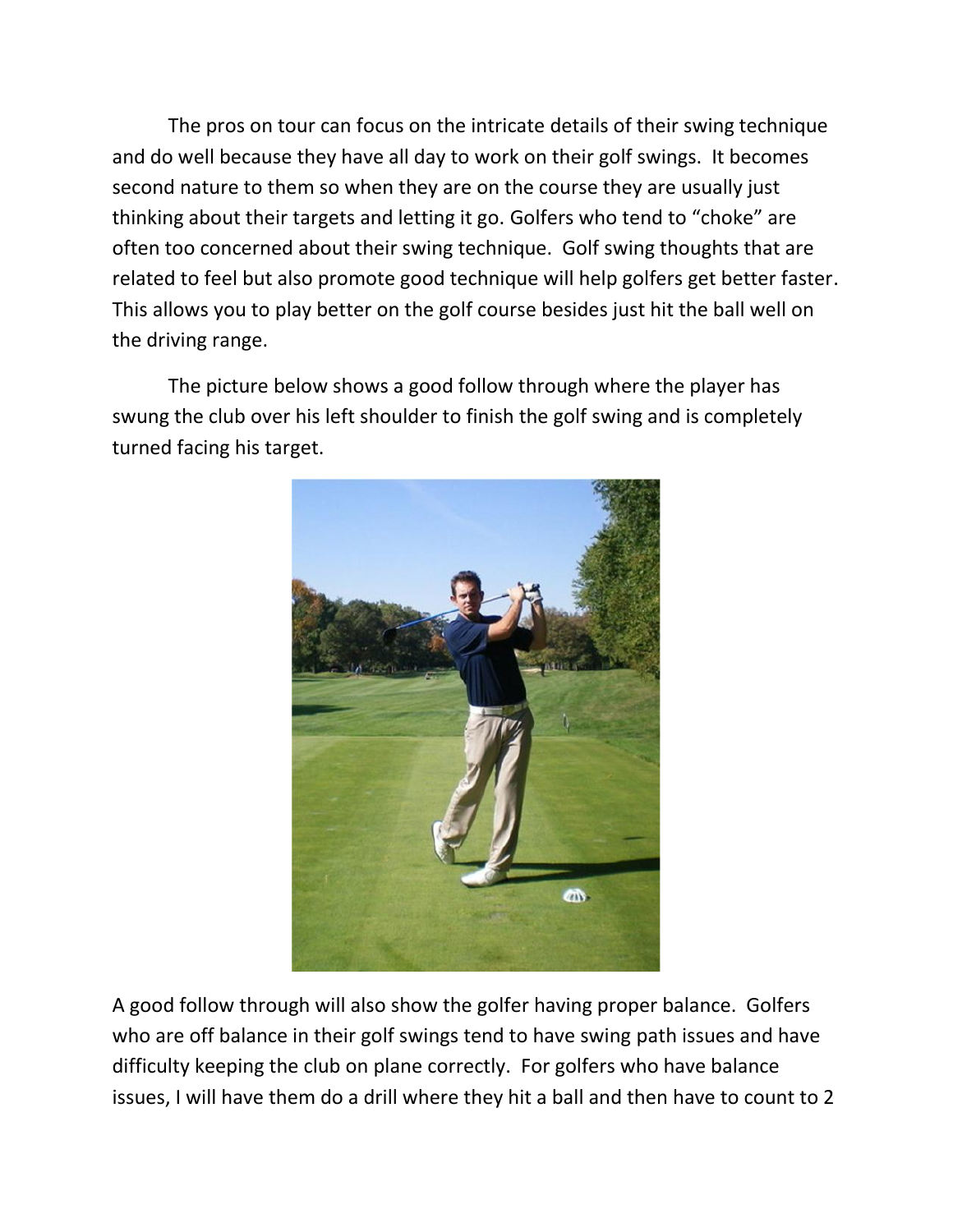or 3 before they release their follow through. Doing this helps them develop better balance and trains them to get into a good follow through position. Simply working on getting a good follow through position will actually help the rest of your golf swing. Remember, the backswing and follow through mirror each other in certain aspects, so when you improve your follow through path, your backswing path will automatically tend to improve as well.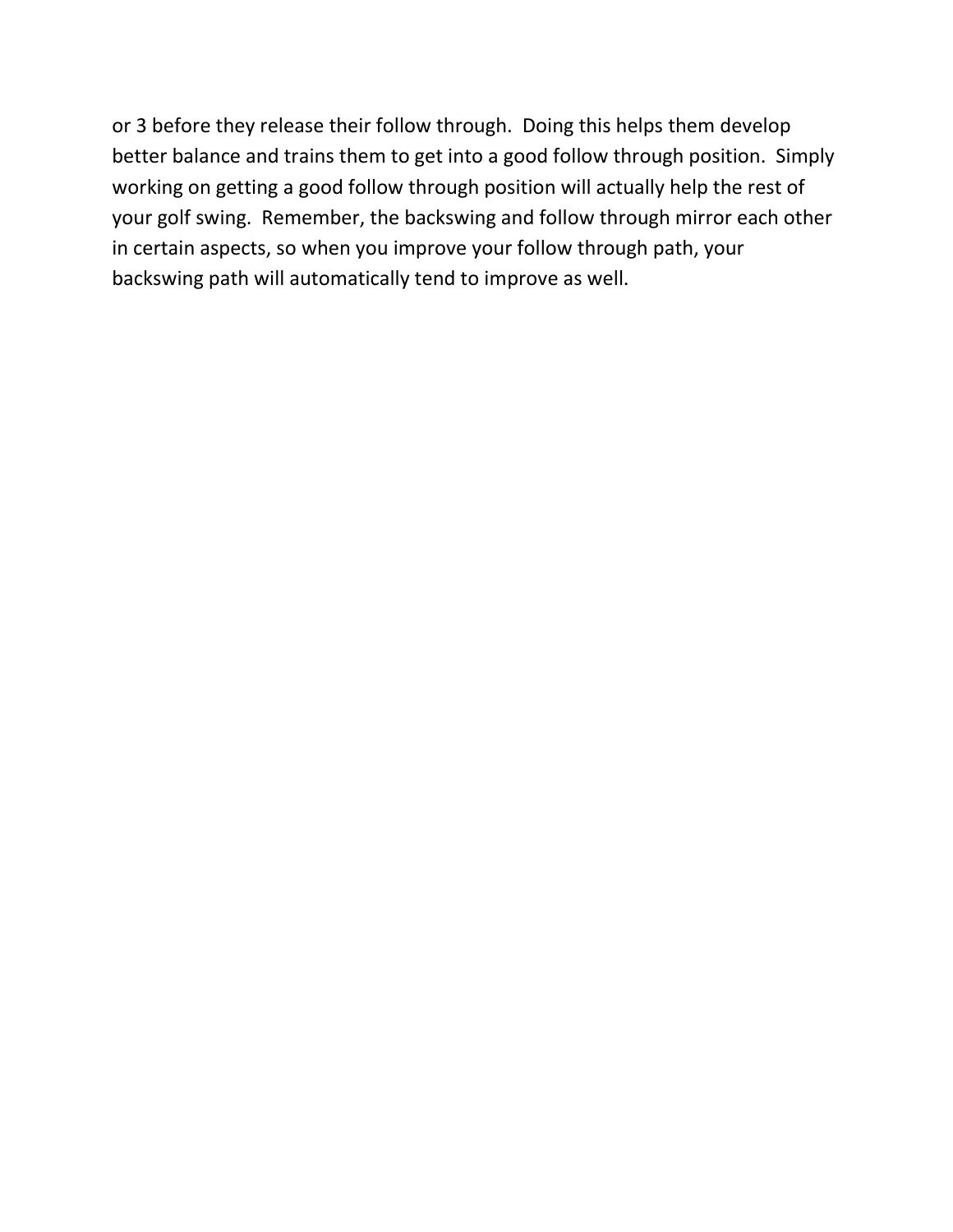## **Chapter 6: Creating Leverage and Coil while Mastering the Weight Shift**

Another key concept for great drives is creating leverage and coil in the swing. Leverage generally refers to setting the club in the backswing by hinging the wrists and using the other parts of the body well to control this move. Then, the leverage is used by unleashing the club with the golf swing release at impact and just after impact.

Golf swing coil refers to the power that is wound up by coiling or turning the upper body over the lower body in the backswing. This is related to the chapter on golf swing sequence where we talk about the upper body or shoulders starting to turn before the lower body moves on the backswing. The pros on tour generate a ton of power and distance with their driver because they maximize the resistance between their shoulder and hip turn.

If you watch golfers who are really flexible, Tiger Woods or Rory McIlroy, you'll notice their hips turn a minimal amount and their shoulders turn the full amount or 90 degrees on the backswing. This is like the rubber band effect. They are winding up on the backswing so they can unleash their power on the downswing and through impact.

### *The Weight Shift with the Driver*

The weight shift in the golf swing is really important for generating power and distance and it is also important for accuracy. If you don't shift your weight enough on the backswing, the weight can move too far forward on the downswing or if you stay centered the club can get jammed up and turned so that the ball does not fly straight after it is hit.

The weight shift should happen in the backswing and then again in the downswing/follow through. It's important to time this move correctly but it is pretty simple to do and easy to repeat once you've gotten the hang of it. On your backswing, the lower body should remain fairly stable the first part of the golf swing. Generally, the rule of thumb is you want your weight to start shifting after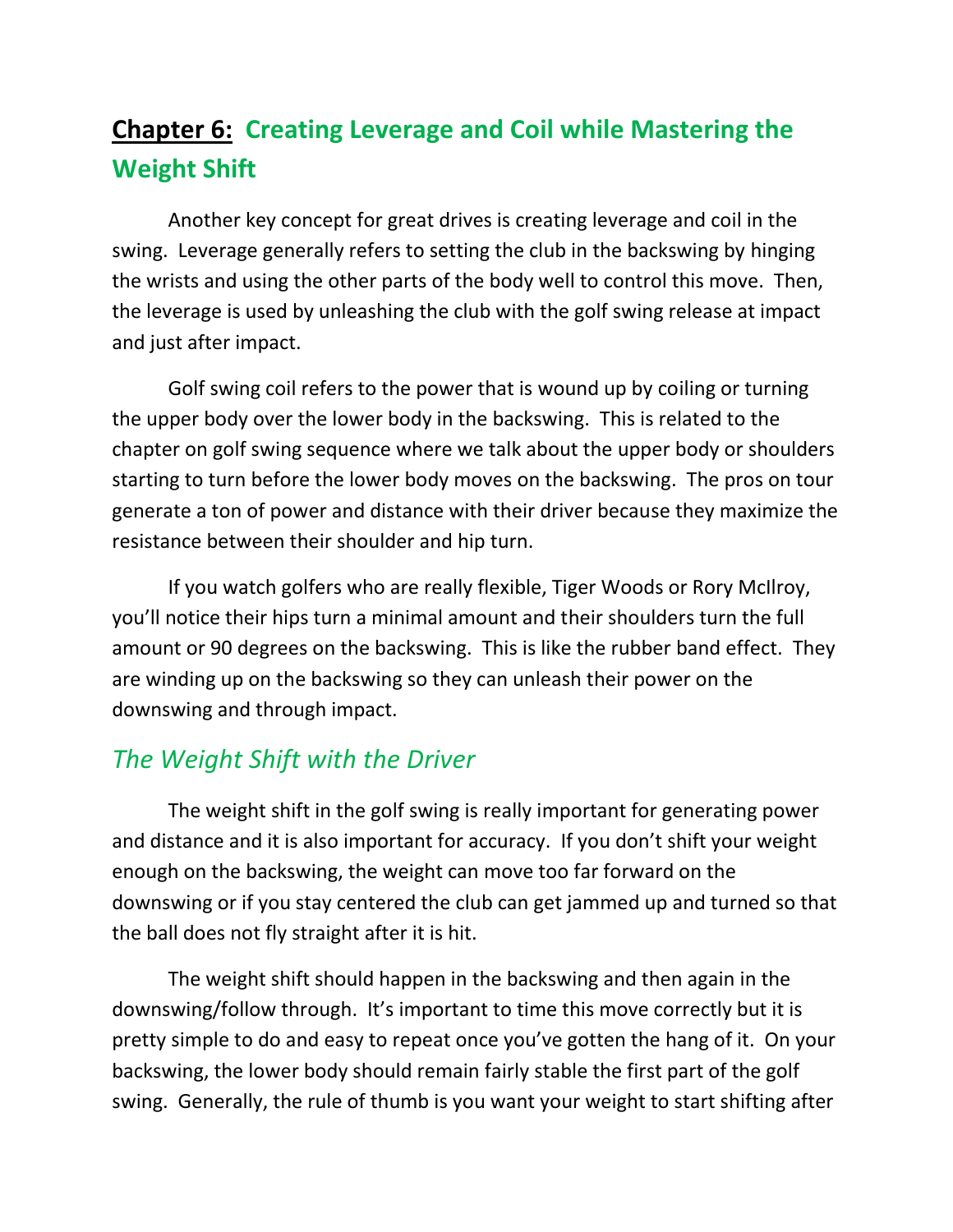the club has swung back a bit on the backswing. Shifting the weight too early in the backswing is a common problem and will throw everything else off, making it difficult to compensate and hit a good golf shot.

With the driver swing, there is a little more weight shift. The amount of weight shift you want to have is regulated by the width of your stance. Since your stance is a little wider than with your irons, you'll have a little farther room to shift your weight in your swing. As with any club, you want your weight to be shifted to the inside part of your back or right foot at the top of your backswing. Rolling outside on your right foot means you have shifted too much and it has turned into a lateral move or a sway. To eliminate any extra sway or incorrect lateral move, simply focus on keeping the right knee flexed as you get to the top of your backswing. This will help keep your weight on the inside part of your right foot and get your body in perfect position to transition and start your downswing.

#### *Staying in Correct Position with the Body*

With any club it is important to maintain your angles and your posture from the setup position as you make your swing. This concept is very important for good drives and tee shots. With the driver, many amateur golfers may get out of position with the body because they have a tendency to over swing and try too hard to get more power. You still want to let the club work for you and good drives will feel effortless when you have started to get comfortable with your swing fundamentals.

You want to stay level in the swing and maintain your angles. In your backswing, you start by swinging the club back, then turning, the shoulders and lastly turning the hips as everything turns together to the top of the swing. Keeping your right knee bent at the top of your backswing will be a big part of staying in your posture and your angles. The only other problem that can occur is trying to lift up with the upper body to get the club up. Instead of making this fault, you should try to swing the club up high while keeping the torso the same height. Any rising up will make it difficult to be consistent. Lifting up in the backswing will make the golfer have to compensate by dropping or dipping down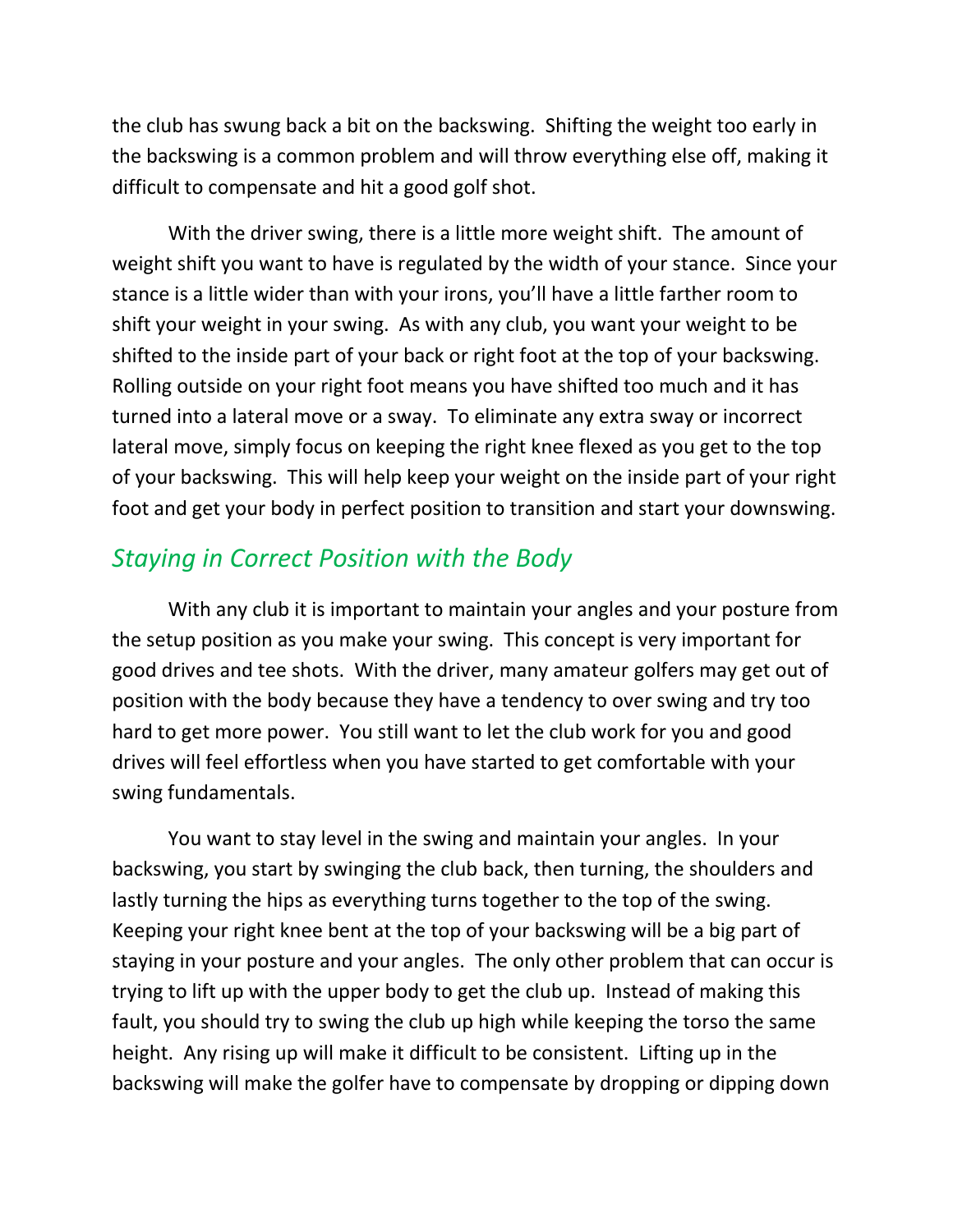in the downswing the same amount. This can be difficult to time especially if you don't play every day.

The spine angle should stay the same in the golf swing. When the body or torso moves out of position, the spine angle will change. There is a turn and a shift in the backswing and then again in the downswing and follow through. However, the angles the body is in should stay the same. The golf swing is simply a swing and a turn with a weight shift. Keeping the body stable and the same height will make your golf swing a lot easier to repeat.

## *Make Sure You Are "Swinging" The Club*

An important concept to keep in mind which will really help your success is to make sure you are swinging the golf club. This is as opposed to steering, lifting, or guiding the club. If you simply pick the club up or lift it, it becomes a matter of timing as to whether or not you will be able to get the club back to where it should be at impact.

When you swing the club, you will generally have a better tempo and the club will want to stay on the correct path and plane more naturally. In order to swing the club correctly in this manner, your grip and forearm pressure must be correct. Too much tension is a killer for any natural swinging motion.

If you ever feel like you are stuck on your mechanics, this is a great way to get out of your head and change things up. Focus on making a swinging motion and not lifting or guiding the club unnaturally. Things will just start to automatically work a little easier and you'll be producing better golf shots.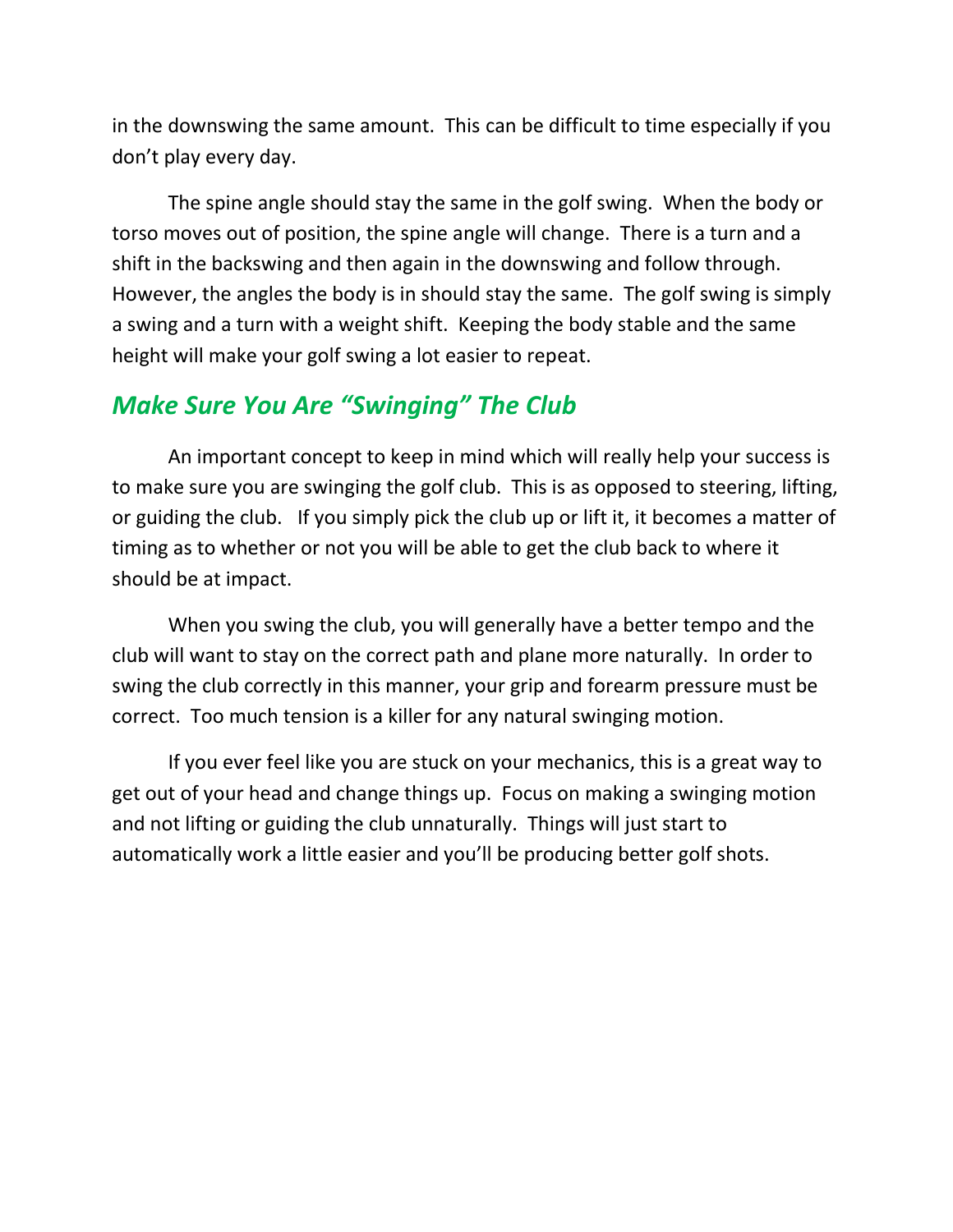## **Chapter 7: Creating a Powerful Swing Arc**

Creating a powerful golf swing arc is a big key to successful drives. I always think of Michelle Wie, a very successful LPGA tour player, who absolutely crushes the ball off the tee. Her swing arc is about as good as it gets. The swing arc is related to your swing path and the width of your swing. A wider swing arc is optimal however there are a couple of things necessary to keep your arc and swing path correct.

A good swing arc starts in the takeaway. A good way to start out correctly is to feel like you are dragging the club back low to the ground. Many amateur golfers pick the club up way too fast and lose a lot of their arc right off the bat. Without a good arc in your takeaway, the rest of the swing is pretty much going to be difficult.



The above picture illustrates a good swing arc in the takeaway position. This is important for creating width in the rest of the swing and will lead to an increase in power. Notice how the lower body remains relatively stable. This picture also shows how good sequence starts in the golf swing. The club goes back first and is then followed by the shoulders turning. Once the club has swung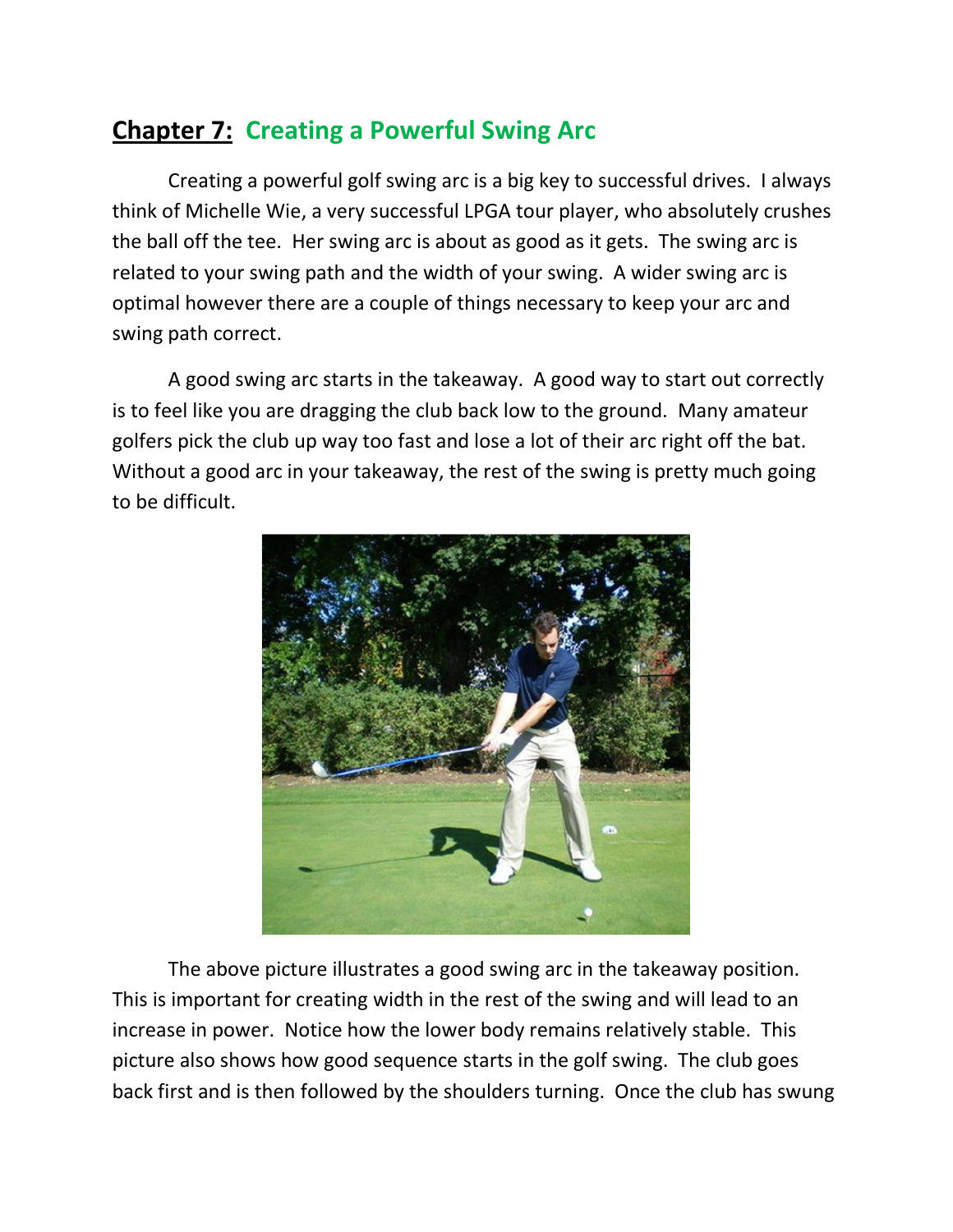halfway back, the hips will then start to turn as everything turns together to the top of the swing. This really keeps the sequence correct and everything works together and stays connected properly. Trying to stay connected in the golf swing doesn't work by simply just thinking about it. You need to have the parts of the swing in the right order and then it will naturally stay more connected which will also lead to extra power.

The swing arc comes from good extension with the arms. You never want to extend your arms so much so that there is tension in them or that your body moves out of position. In the swing you generally want to stay pretty centered with the body but allow for a nice weight shift starting at the halfway back point in the backswing. Shifting the weight too early can cause lateral motion and get everything out of sync which will make it difficult to hit good golf shots.

The swing arc is a key component of a good driver swing because of the sweeping motion we want to have coming through impact. We are trying to launch the ball high and far and hitting it slightly on the upswing is what allows us to do this. With the irons, you are trying to hit down on the ball and the loft of the club makes it go up in the air. With the driver, you are sweeping through the impact zone and using the loft of the club in a different way. Hitting good drives is rewarding and fun because it makes golf a whole lot easier when you are playing your next shot from the fairway as opposed to the rough or even in the trees.

As long as your body is staying in the correct position and you are maintaining your posture, you want to extend the club as much as you can. The arms will stay extended until you're almost halfway into the backswing. The right arm will naturally start to bend as you continue the  $2<sup>nd</sup>$  half of your backswing. You don't want to extend the club so much so that your body moves laterally and gets out of position. This is important to understand.

There are a few checkpoints that will get your swing arc correct in important parts of the golf swing. The takeaway, ½ way back position, the top of the swing, the downswing, impact, and just after impact into your follow through are the main key points where it's important to have your swing arc correct.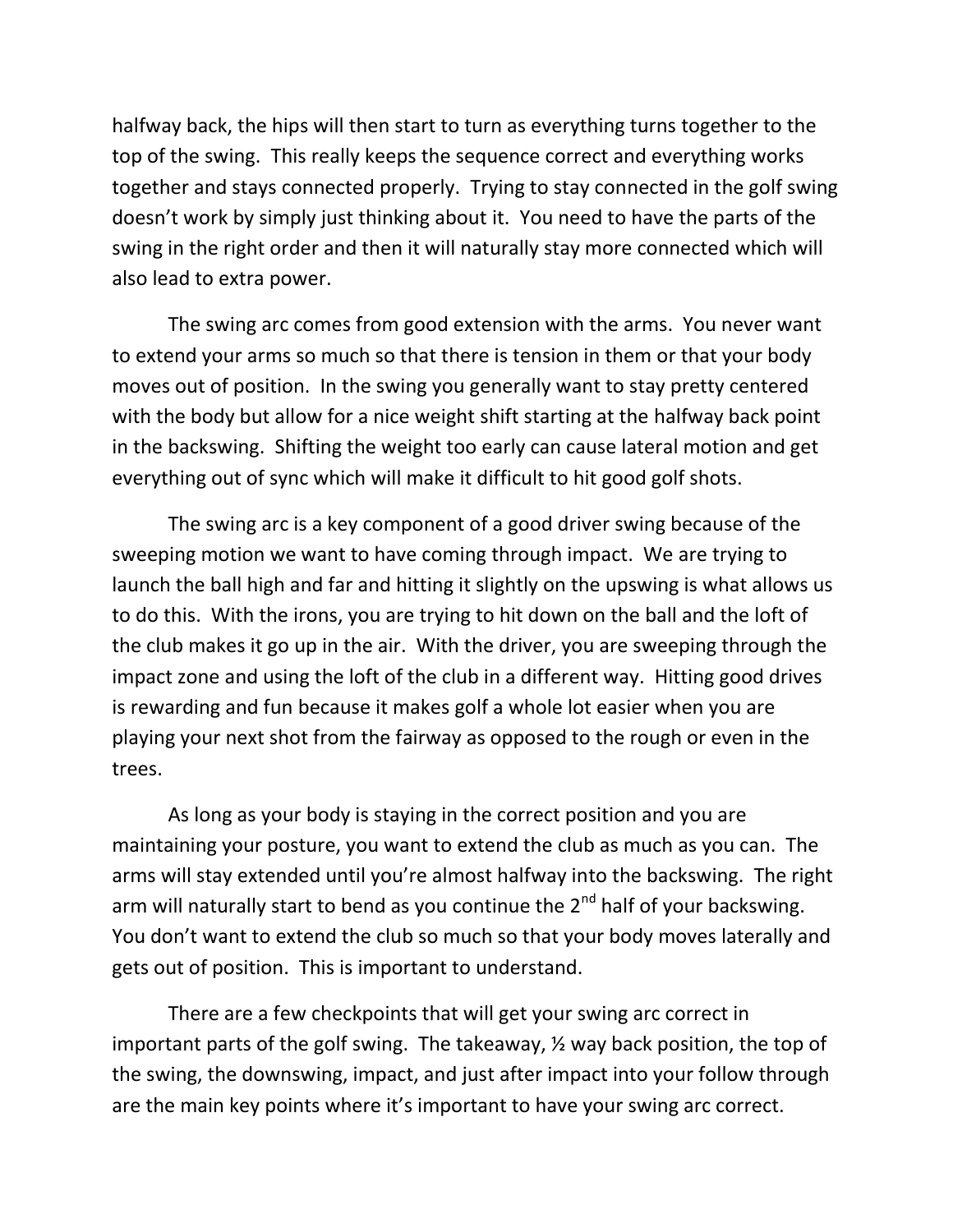The backswing and downswing mirror each other in certain ways. Ideally, the club will be extended in the first part of your backswing, extend through impact, and then continue to stay extended in the first part of the follow through. This produces a wide swing arc which gives the club head a much better chance of connecting with the ball on the sweet spot of the club face.

Extension on the follow through just after impact is similar to the takeaway in that you want the club head to stay closer to the ground and then swing towards the target. A golfer who loses their swing width, arc, and extension will have difficultly hitting consistently good golf shots. The golfer will have the greatest chance of solid contact and will also increase their distance by doing this properly.

#### *More Swing Arc Tips*

The swing arc with the driver is a huge key for more power and better drives. A good swing arc is important especially in the takeaway and through impact as well as just after impact. The right arm will naturally bend in the golf swing as the club is swung up high in the second half of the backswing. Bending the right arm too early in the backswing will reduce the swing arc or width and it will be hard to get power or consistency with your drives. The left arm will naturally fold in the follow through and this happens after the club has gotten halfway through in the follow through. Bending the left arm too early just after impact will cause the swing arc to reduce as well.

A common error related to the swing arc is letting the arms collapse at the top of the swing. The left arm should be extended at the top of the backswing. However, trying to consciously keep the left arm straight is too much of a technical thought and it will be hard to make a good swing while focusing on this. To get the same result of good extension at the top of the backswing, I like to have a golfer feel that their hands are far away from the chest or torso when the club is in the middle to end of the backswing. This actually keeps the left arm straight or extended without having to think about it and the results will be much better.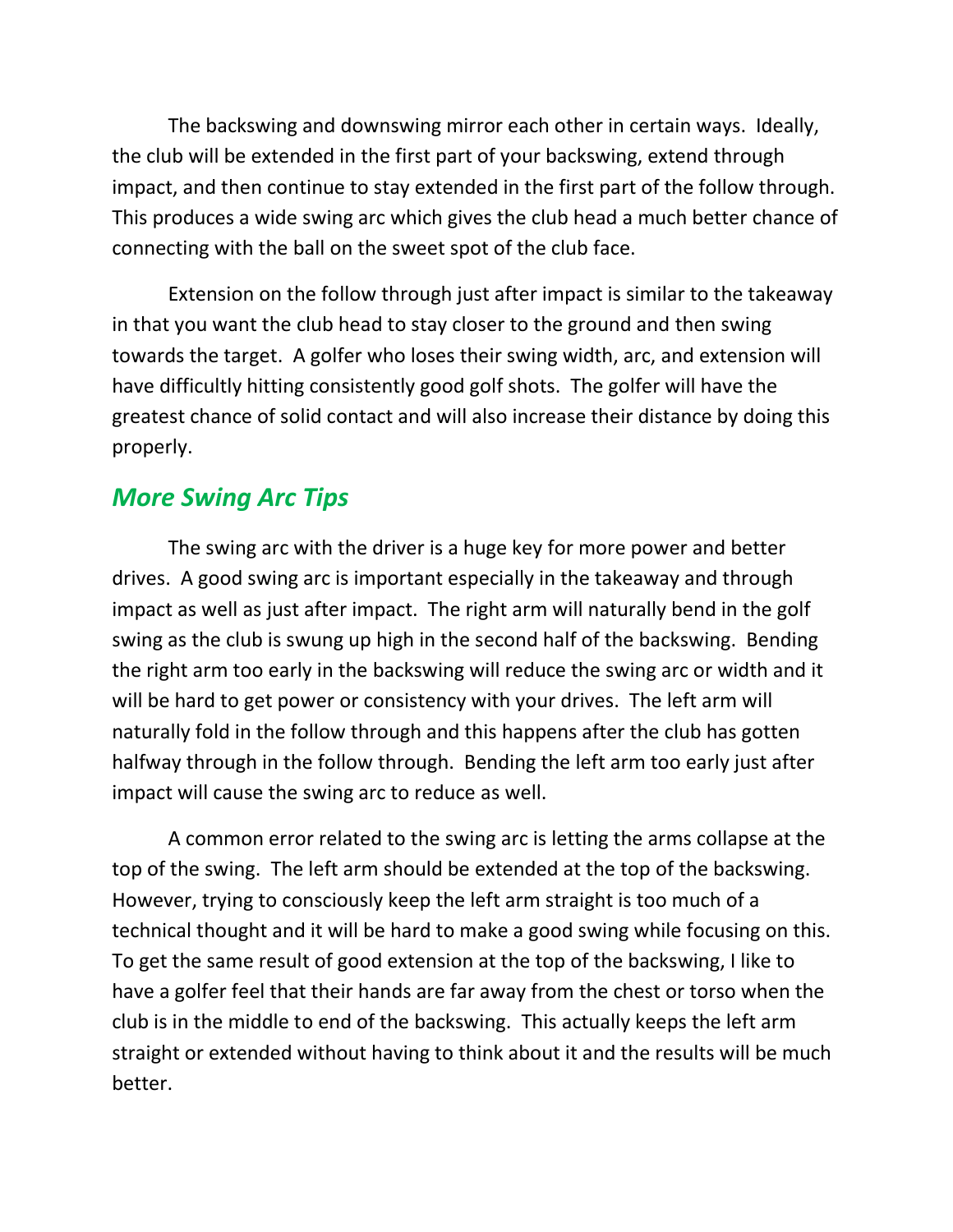One more tip related to the swing arc and the left arm. It is helpful to have the left arm extended at the top of the swing but it shouldn't be locked or stiff. If the left arm is too stiff it will restrict the backswing.

The arms will stay extended from the setup and takeaway and then again on the downswing through the impact zone. This creates a good swing arc which will be important for solid contact with your driver. The club head should stay relatively low to the ground swinging near and through impact. This will increase the chances of hitting the ball in the sweet spot. If the arms bend too early in the takeaway or just after impact in the beginning of the follow through, it will be harder to hit good shots consistently. You may get away with a good shot here and there as with any particular swing fault, however you'll have to rely too much on timing which isn't always the same every day. This is why golfers can play good one day and the next day play not so great. We want you to play good every day by helping you improve these swing keys and fundamentals.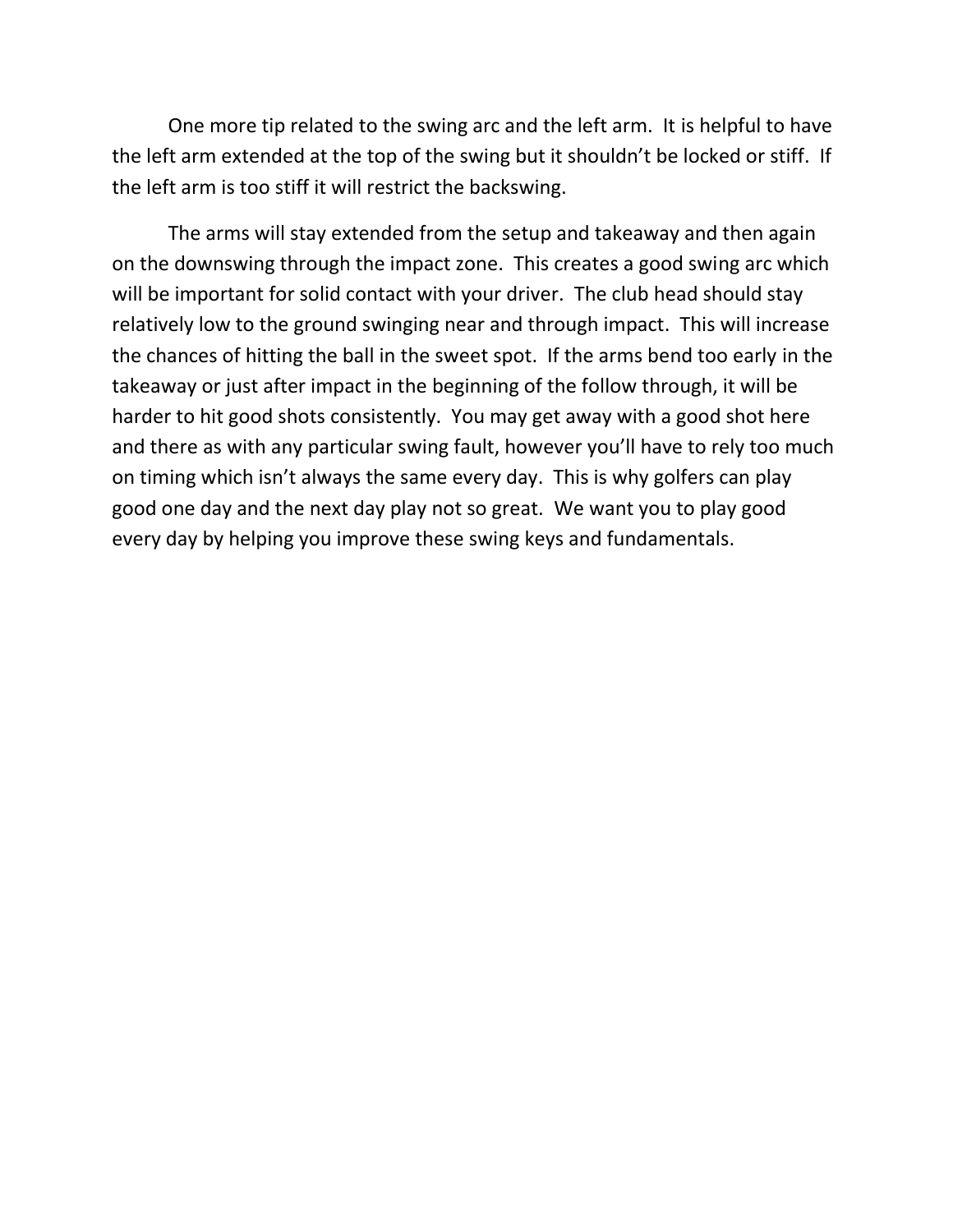## **Chapter 8: Impact with the Driver Swing**

Impact, otherwise known as the moment of truth in the golf swing, is obviously one of the most important points in the swing. There are things you do in the rest of the golf swing which all lead up to having a good impact position and hitting the golf ball well. Ideally with a good impact position, everything will come through the ball together. When the swing gets out of sync, the body can get ahead of the arms or vice versa. Keeping things working together properly will help your impact position. Trying to work on getting into a good impact position can also help other parts of your swing as well.

Another important concept related to impact is that you should let the club head swing through the ball as opposed to trying to hit at the golf ball. Some golfers can make the mistake of trying to hit the ball when they really should just be letting the ball get in the way of their swing. The "hit" tendency will tend to slow down your club head speed and make it difficult to complete your follow through correctly. The club head needs to be speeding up or accelerating through impact for straighter and better shots.

The driver swing is different than the irons in that it is more of a sweeping motion through impact. With the irons, it's ok to hit down slightly on the golf ball and allow the loft of the club to make the ball go up in the air. With the driver, a sweeping motion will help you launch the ball higher and farther. You'll maximize the loft of the club and create a wider swing arc near the impact zone which will increase your chances of hitting the ball solidly.

\*\*Keys to a good impact position are having your torso right in line or just behind the ball at impact. For a slightly lower ball flight, it's fine to get your body or your torso right in line with the ball. To hit it a bit higher, it's okay if your torso or center is slightly behind the ball. The key is to be moving forward in your downswing so that after you've hit the ball, you will continue to move forward as well. This is related to having a good weight shift in the swing. (See Chapter on weight shift for more detail).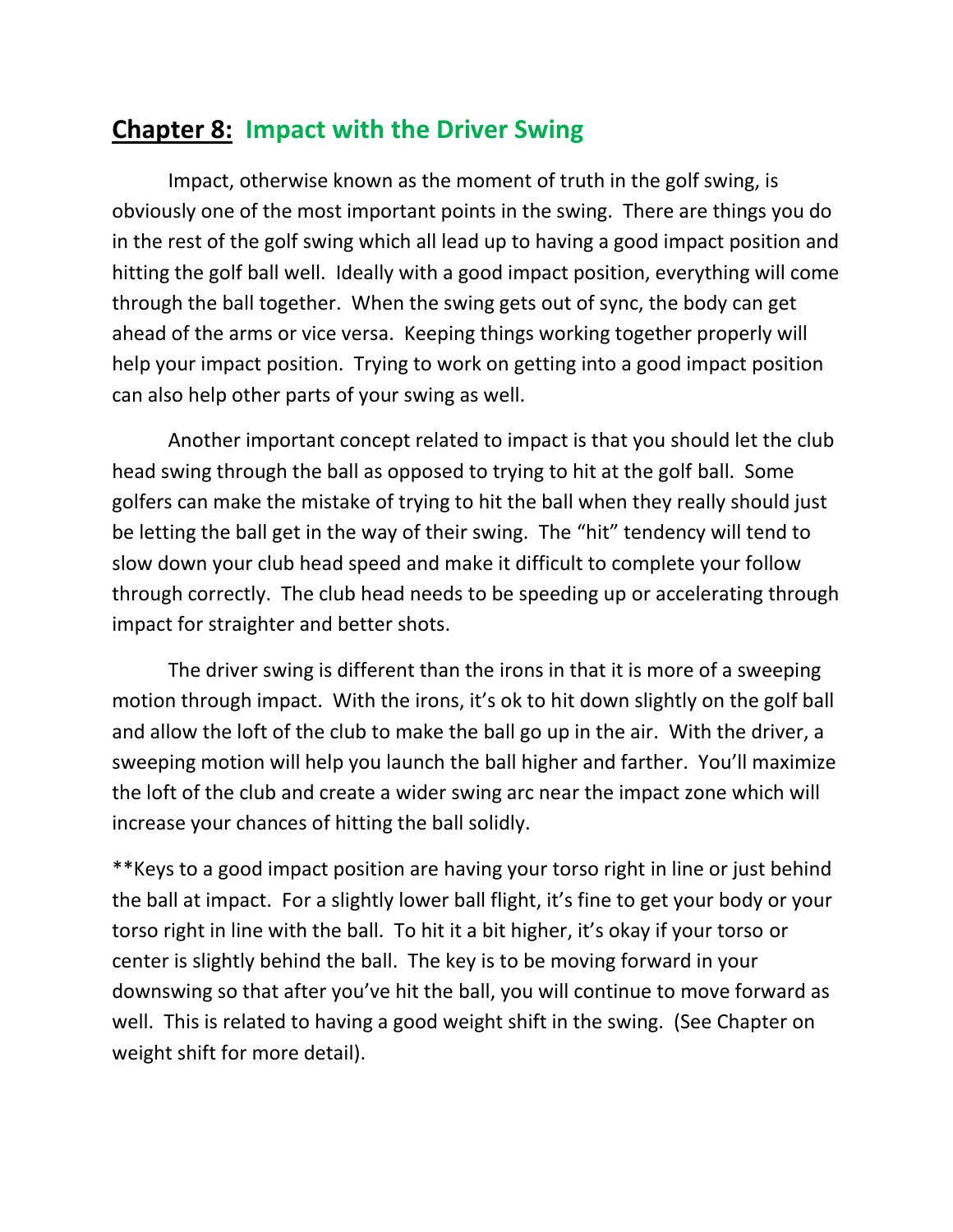**Another important key for straighter drives is to have your shoulders square to your target line at impact.** Opening the shoulders too early in the downswing and at impact is a huge problem for many slicers. There is little chance the ball will travel straight if your shoulders are open or pointed towards left field. This is a weak position and you must learn to keep your shoulders square if you want to hit great drives. You can achieve this same position by feeling that your upper body points at the golf ball at impact. This will keep your shoulders square. If your upper body is pointing left of the golf ball, you are open and it'll be tough to recover from this.

A reason why this concept of having your shoulders square is important is because at impact and just after impact the club will then be able to swing on path correctly towards your target. Then, your body can turn and follow the club and you'll finish your swing in good sequence and with more control. When the body opens too much at impact, the club can't possibly swing on a straight path towards the target.

One more key at impact is to have your hands and the club head come up to the ball around the same time. If you release the club too early or get too active with your wrists, the club head will come up to the ball before your hands. This can cause problems and it is ideal with your driver swing to get the two coming up the ball together. With the irons, we actually want the hands to lead slightly at impact as this helps to hit down on the golf ball. However, with the driver and the sweeping motion we want to achieve, it is helpful if the hands and club head come up to the ball together.

**As a review:** At impact we want the shoulders square to the target line while the hips will be slightly open, pointed left of the golf ball. The hips will naturally turn open and this is not something I generally recommend working on. If you are doing some of these other fundamentals right, this will tend to take care of itself. The weight will have started to shift to the front or left foot at impact but you still want your upper body in line with the golf ball. After impact, you swing the club towards your target while finishing your weight shift and your follow through.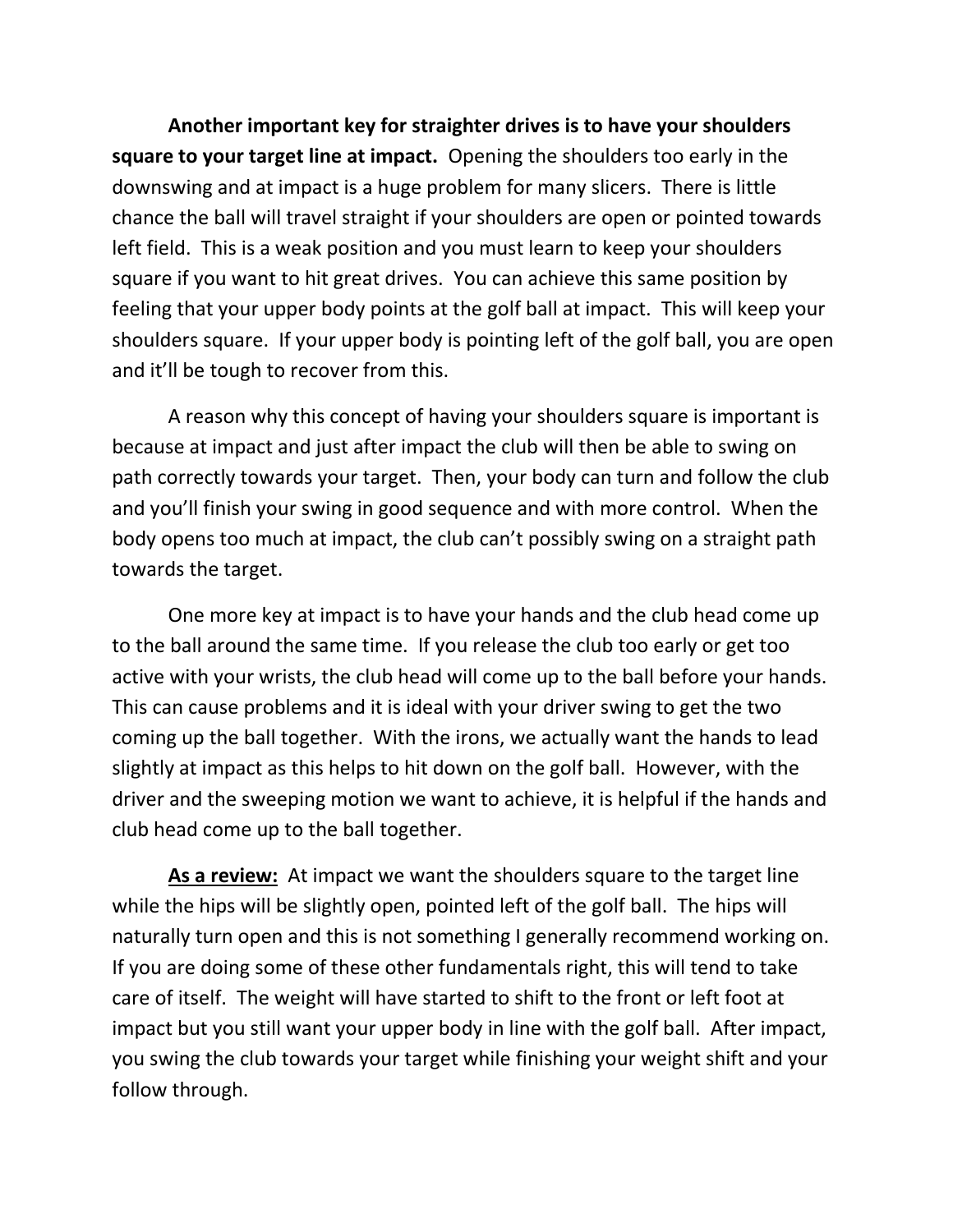## **Chapter 9: Squaring the Clubface and the Role of the Arms**

Having the clubface square is another very important element of hitting straighter drives. The clubface needs to be square in your setup, at impact, and at other various points in the golf swing. There are a few simple checkpoints which will allow you to easily square your clubface and know exactly if you are on the right track with this.

In the takeaway when the club is parallel with the ground, the toe of the club head should point either straight up to the sky or just slightly inward.



From there, simply swinging and turning to the top of the backswing so that the clubface is parallel with your left arm at the top of the swing is your next key.

In the picture below on the next page, you will see how at the top of the backswing, this golfer's clubface and left forearm match each other. This is showing a square clubface at the top of the swing and it'll then be easy to keep it square in the downswing and through impact.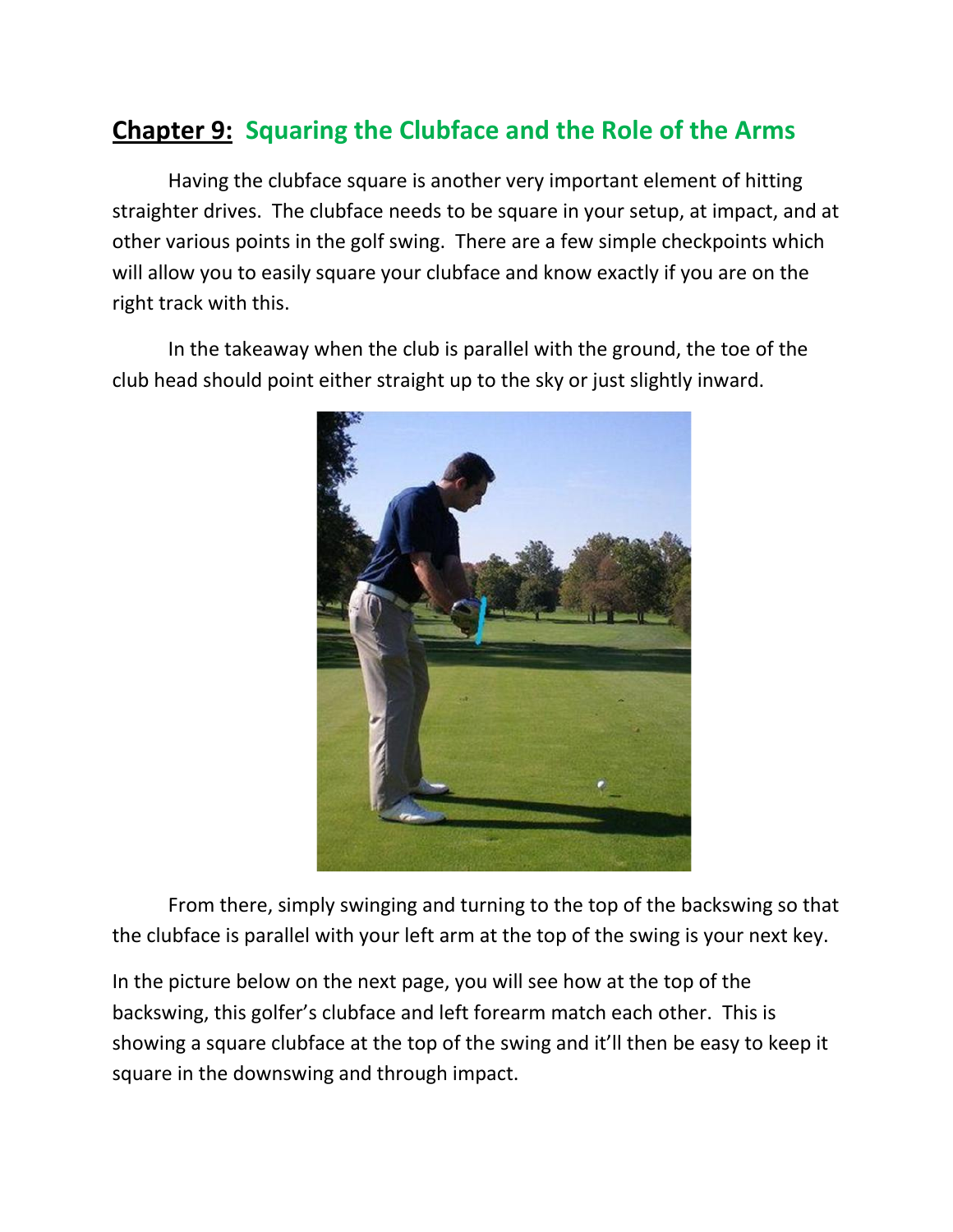

If the arms rotate too much incorrectly on the backswing, the clubface would become open and it would be harder to correct this on the downswing. Conversely, if the arms don't rotate enough, or rotate the wrong way, the club face would become closed or shut and this would hinder good drives as well.

You can get your arm rotation perfect by making a simple practice backswing and stopping to check where the clubface is pointing. Looking in a mirror can be helpful for checking your clubface at the top of the swing to make sure you are square there as well.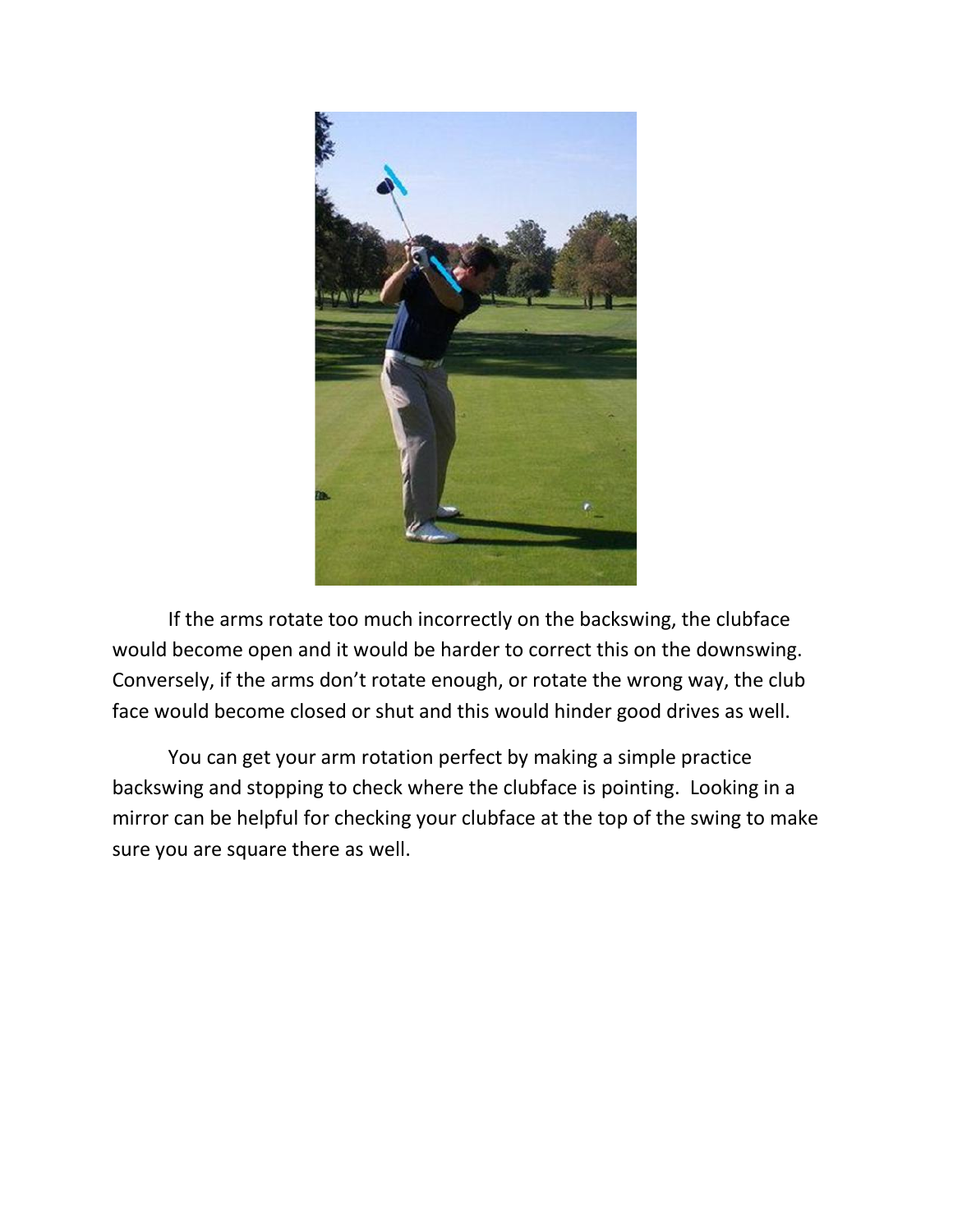## **Chapter 10: Balance and Tempo – 2 Very Important Keys for Successful Drives**

Balance and tempo in the swing are key elements to being a good driver of the golf ball. Golfers who struggle with their balance or tempo tend to have other issues going on in their golf swing. They usually are swinging off plane or off the correct path and it is much more difficult to hit good golf shots this way.

The cool thing about balance and tempo is when you work on these keys, your swing path will actually get better automatically. A golf swing with good tempo tends to want to stay on the correct golf swing path. This leads to straighter and longer golf shots. There is no need to swing overly hard or fast with your driver. In the majority of cases, swinging too hard will lead to inaccuracy. It becomes difficult to control the club and connect with the golf ball on the sweet spot of the clubface.

Many times I have to tell my students to slow their swings down. A common problem is when the golfers swings too fast in their backswing with the driver. The momentum is not able to develop and transfer maximum power at the point of impact with the golf ball. However, you shouldn't slow the swing down so much that you are guiding or steering it. It should flow smoothly with good tempo. Don't have any quick movements so that the tempo becomes too jerky. Think swing smoothly for best results.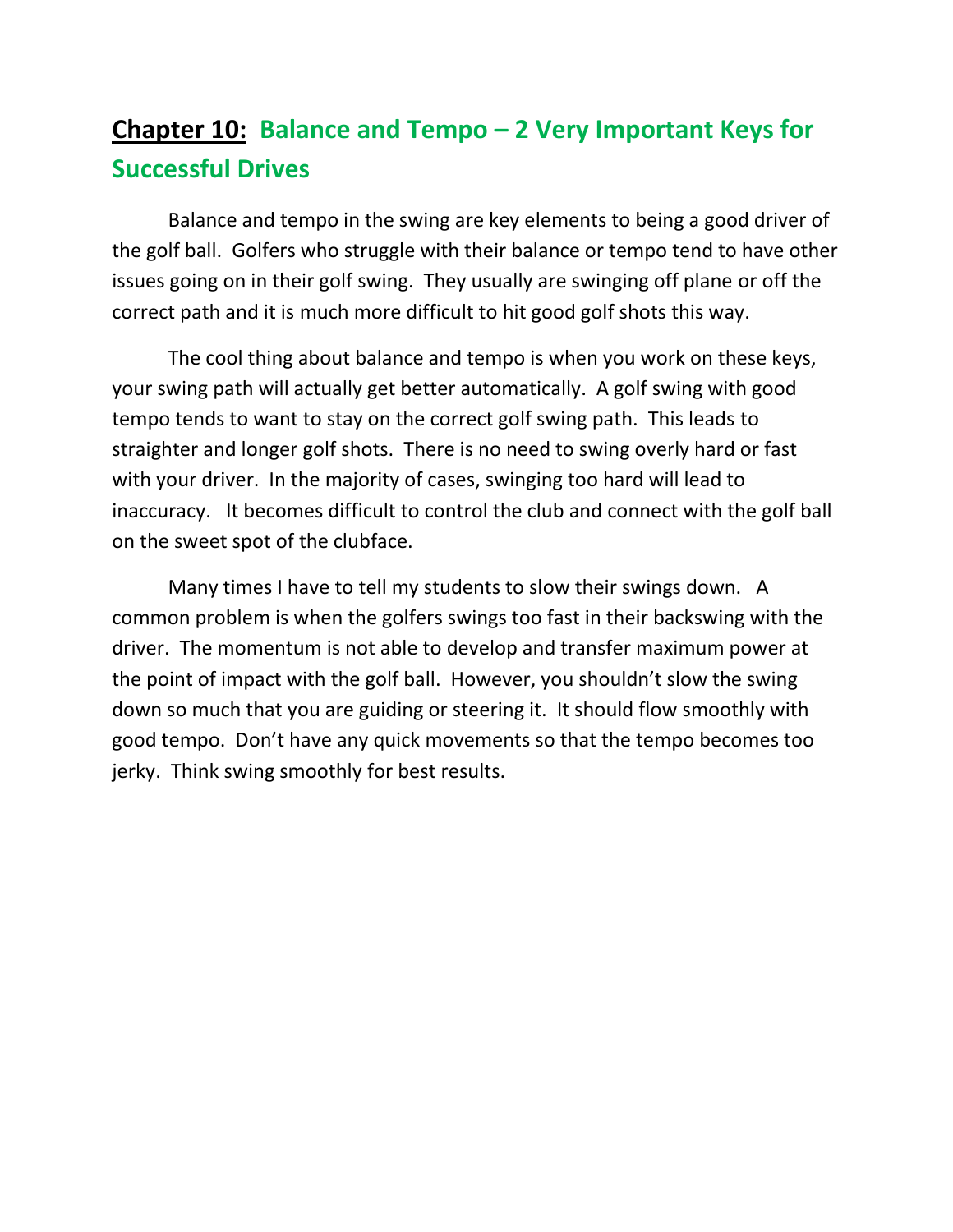## **Chapter 11: Cause and Effect with the Driver Swing – How to Fix Common Problems**

Some of the information in this chapter is already in part contained in other chapters. This is intended to give you a helpful understanding of cause and effect with your driver so if you are hitting a particular shot pattern that you want to fix, you should find what you need to work on. All the errant shot patterns which can occur usually come from swing path or swing plane problems. If you work on your swing plane, you'll be able to straighten out your shots more easily.

#### *Slicing*

Slicing is probably the most common problem I see golfers have with their drivers. Slicing comes from having an out to in swing path in the downswing and near the impact zone. An over the top move at the top of the swing can produce this out to in path also.

When trying to fix your slice, first make sure your grip is in the fingers and is strong enough. The left hand needs to be turned enough so you can see at least one or two of your left knuckles when you look down at the setup. The right hand should be slightly underneath and so the right thumb covers the left thumb. If the right hand gets too much on top, the grip is too weak and this in itself can cause or contribute to a slice.

It's always helpful to check your swing sequence if you are hitting the ball off line in any direction. If a golfer starts their driver swing with their lower body or has their whole body turning together from the start, the swing is going to be out of sync and this can contribute to any number of problems including a slice.

## *Pulling*

Pulling will come from the same swing fault as slicing. The two often go hand in hand. An out to in swing path pulls the golf club face across the ball at impact and with the clubface square, the ball will go to straight left. Opening up the upper body too early causes the shoulders to be open at impact which makes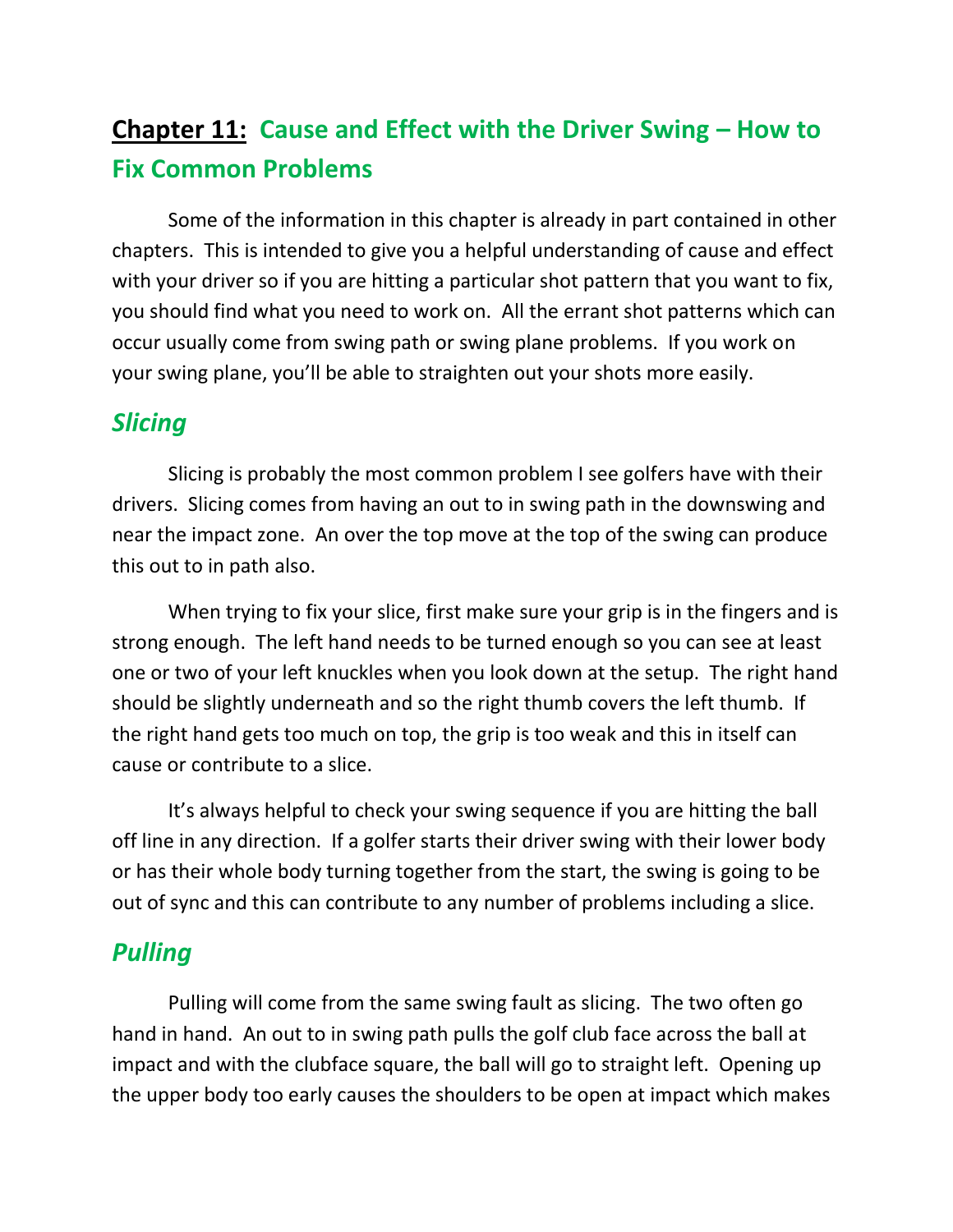the arms pull the club to the left causing the out to in swing path. Pulled drives can be solid hits, however depending on how far off line you are hitting the ball it may not stay in the fairway. It's better to fix what the issue is so you can hit straighter shots and be more consistent.

#### *Hooking*

Hooking the ball is when it moves from right to left. A snap or duck hook is the extreme version of this. Hooking can come from a couple of different reasons. Often the golfer's hands and wrists get too active and they tend to flip them through impact. Don't try to hit the ball with your hands on the downswing. Simply swing the club down with your arms and swing through the ball so your club head travels towards your target and then the club continues to swing over your left shoulder on your follow through. At impact, try to feel like the handle of the club comes up to the golf ball slightly before the club head. This will help keep your clubface square so you can hit straighter shots. Hooking and pushing are sometimes connected and they both can come from hanging back on your right side and not transferring your weight in time for impact.

## *Pushing*

Pushing or blocking drives to the right can come from hanging back on your right side and not transferring your weight soon enough. With golfers who experience this problem, I will try and get them to follow through to a full and balanced finish as this will automatically help their weight shift so they get through the golf ball. Getting stuck on the downswing will also cause a push. Simply focusing on the swing plane can get things back on track and help you hit straighter drives.

## *Hitting the ball thin or even topping it*

Thin golf shots come from the club head contacting the top or upper part of the golf ball. The club has not hit the ball at the proper spot in the swing arc. An early release of the hands and wrists can cause this. The most common swing fault that causes thin shots comes from the lower body standing up too early in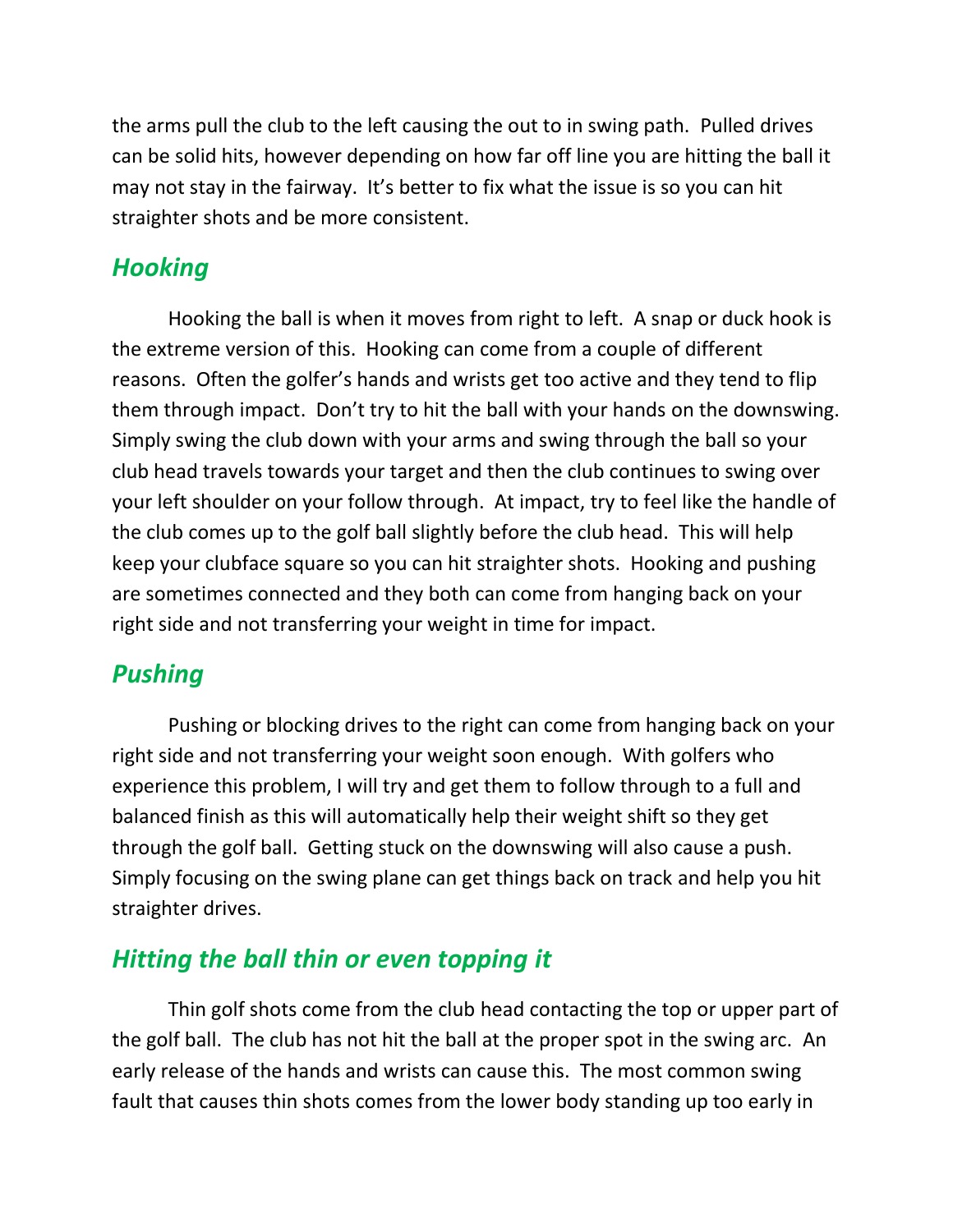the downswing before the club has swung through impact. Beginner golfers are often told to keep their head down in order to combat this problem. However, trying to focus on keeping your head down can cause extra stiffness and rigidity to get into the swing. We obviously do not want this. Instead of trying to keep the head down, the golfer should try and stay in their angles and especially keep their knees slightly flexed until the club head has swung through the ball and started the follow through.

### *Poor contact*

Generally speaking, poor contact with the clubface on the golf ball comes from swinging the club off path or off plane or moving your body out of position. If you work on your swing path and plane, it'll be a lot easier to control the club head and connect with the golf ball on the sweet spot of the face. You can have mishits on both ends of the club head, either on the heel or the toe. Both errors or mishits come from different swing path or plane errors, but they are both related to the swing path. So if you review you swing path checkpoints, you'll understand what you need to do to hit the ball in the middle of the face on the sweet spot. This will lead to more distance and better accuracy.

## *Missing shots both right and left*

Some golfers can't find the fairway and miss it in both directions. Usually golfers who mishit their shots by a large margin have moderate to severe swing plane problems. I would suggest reviewing the chapter on the swing plane for the checkpoints to work on. Also, your clubface may be opening or closing inconsistently. You are probably making compensations to try and offset one error and then another one pops up. Start with your basics, your alignment, swing path, etc. and move forward from there. Try to get your swing sequence correct to really hit the ball straighter. Having proper swing sequence is the biggest key to hitting straighter shots.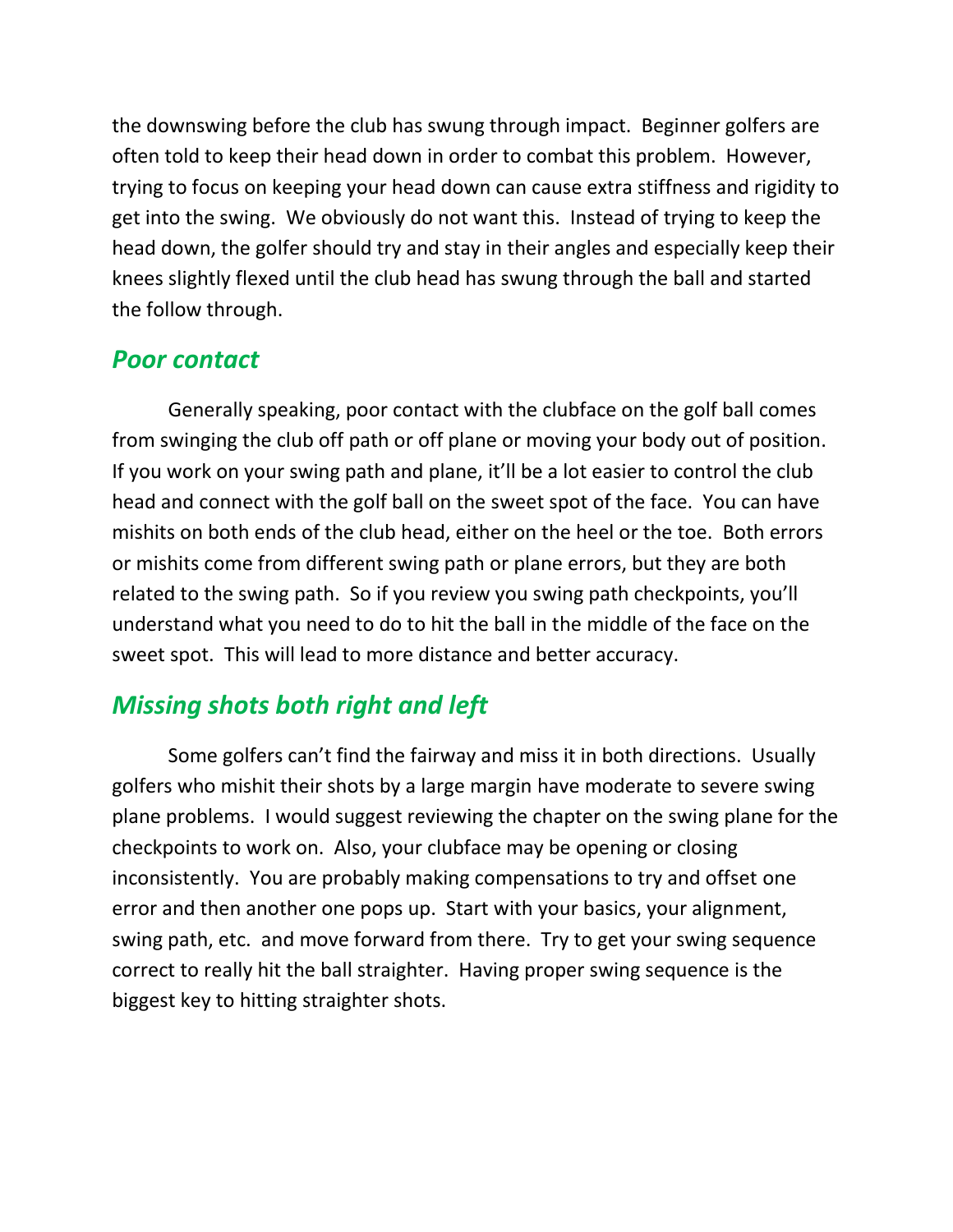## *Popping the ball up, hitting it too high*

First of all if this is your issue, make sure you are teeing the ball the correct height. When you set your club head down behind the ball, you should see half to 3/4ths of it sitting above the face. Teeing the ball any higher than this will make you have a good chance of popping it up or hitting it too high with your driver.

If you tilt your spine angle too much to the right at impact and hang back on your right side you may hit the ball too high. Try to focus on transferring your weight to your left side and getting through the shot while keeping your spine angle in the same position it was in at the setup position.

## *Hitting the ball too low*

Hitting the ball too low on the other hand comes from having too much weight on your left foot at impact. Your spine angle might also be tilted to the left incorrectly. You should also check how high you are teeing the ball up.

## *Mis-hits - hitting off the toe, hitting off the heel*

If you aren't hitting the ball in the sweet spot, you are noticing it. Your shots won't feel as nice and the ball won't fly as straight. And of course, your distance will suffer too. If you are hitting shots off the toe, a lot of times this occurs from spinning with the upper body too early before impact. The club face is dragged to the left, thus, resulting in a toe hit. You could also be standing too far away from the golf ball if this is happening. With shots off the heel, you could be standing to close to the ball. If your arms are extended at impact, the clubface would be pushed out away from the ball and would hit the heel on the club face. To fix either of these problems, work on standing the correct distance away from the golf ball. Then in your swing, try to maintain your posture and get into a proper impact position. This should help you eliminate shots off the toe or the heel.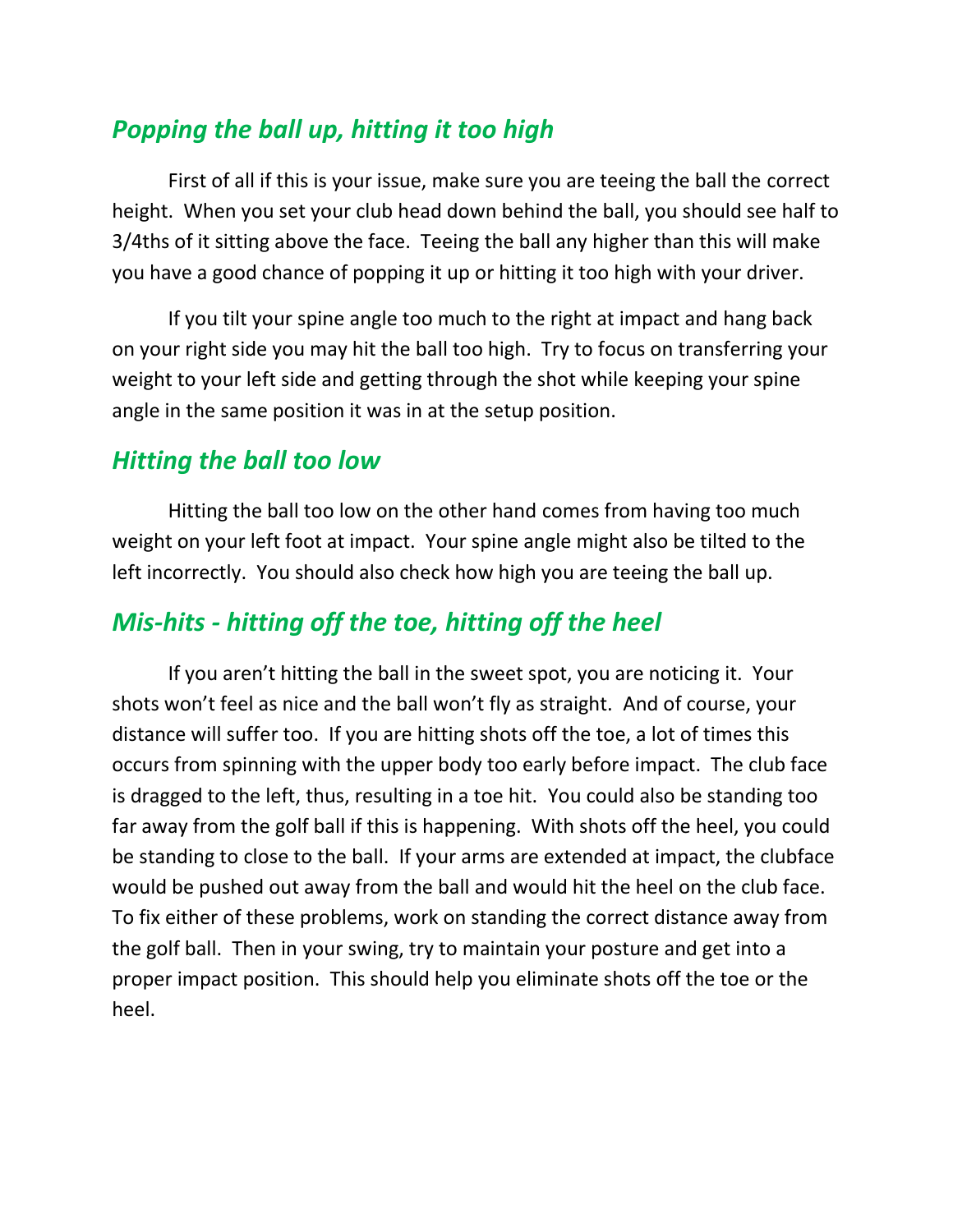#### **Chapter 12: How to Add Even MORE Distance**

Most golfers I know want more distance with their golf swing and especially with their driver. It's obvious that longer drives make the holes easier because approach shots are shorter. However, it's always important to have a controlled golf swing with your driver and not swing so hard that you get extra distance but are missing the fairways.

If you are looking for extra distance there are a few things to check and work on. A full shoulder turn can really help you get a lot of extra power. A lot of golfers don't make a full shoulder turn or they have an issue where they make in incorrect move with the shoulders. Trying to sway or move laterally or even dip the shoulders too much can throw things way off with your swing path. A full shoulder turn and a correct hip turn helps to create the wind up or coil necessary to generate a lot of power when you hit the golf ball.

Your weight shift in the golf swing is a big key for power. Make sure your stance is just slightly wider than shoulder width apart. This will allow you to make a slightly bigger weight shift than with all the other clubs. You be able to shift to the inside of your right foot and will have more power to transfer as you swing down and fire through impact. Then continue your weight shift after impact and you'll start launching the ball farther off the tee.

Increasing your golf swing speed will also allow you to get more distance. However, there is a good way to go about trying to increase your swing speed and an incorrect way. Golfers who have good swing speeds aren't necessarily trying to swing as hard as they can. In fact, trying too hard to steer the club can add extra tension in the swing and make it harder to hit good shots. The ideal way to increase swing speed is to get your sequence right and let the club swing down with your arms on the downswing. This the best way to generate more club head speed is to get your downswing in the right sequence by letting the club swing down first with the arms while maintaining your wrist set or hinge. This is going to promote you getting into a powerful impact position where everything comes through impact together and you can generate maximum power.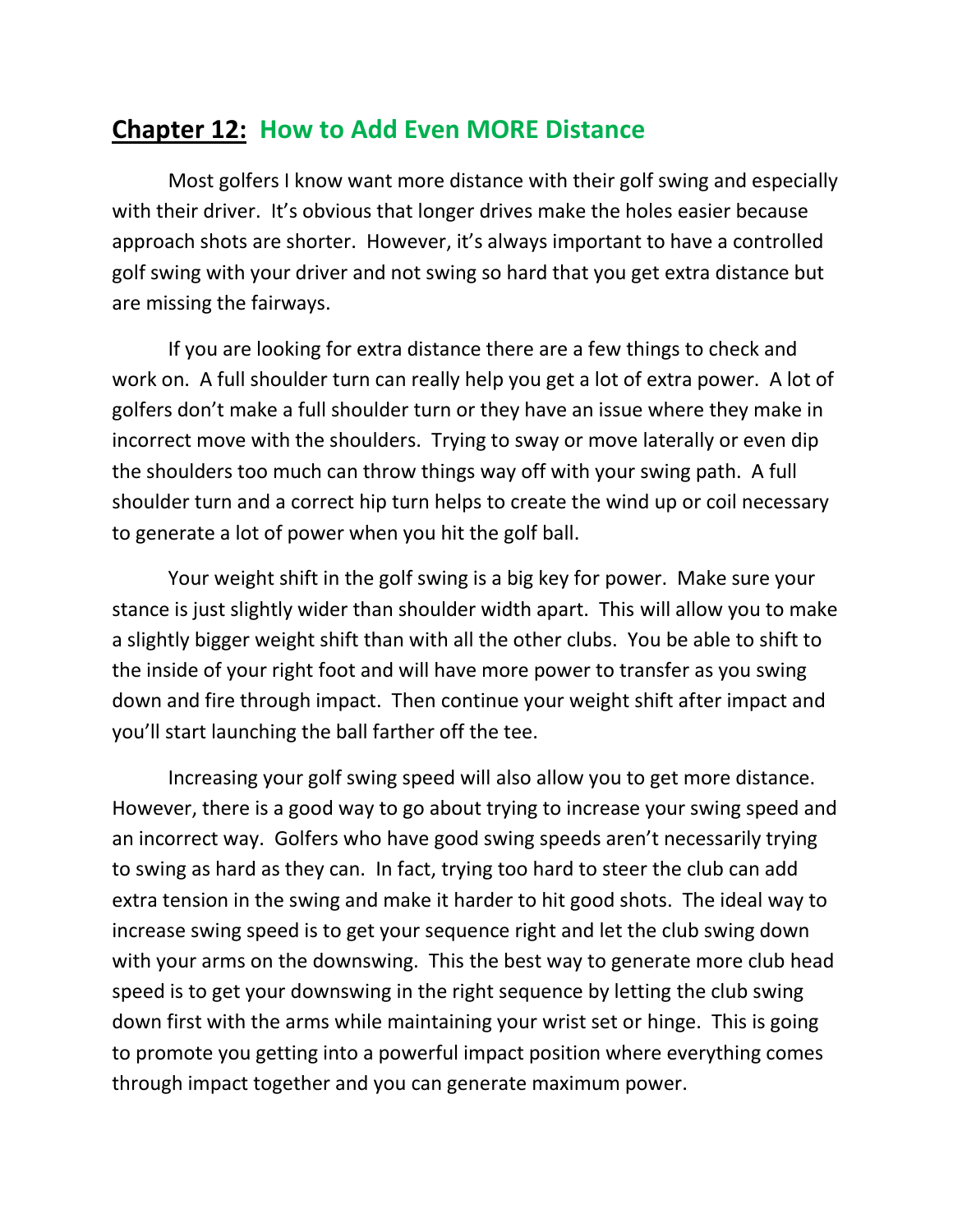Also, watch out for common distance killers such as spinning open with the upper body too early from the top of the swing. Getting your clubface open will dramatically cut distance as well. You don't have to swing as hard as you can but just focus on your fundamentals and you'll hit it plenty far.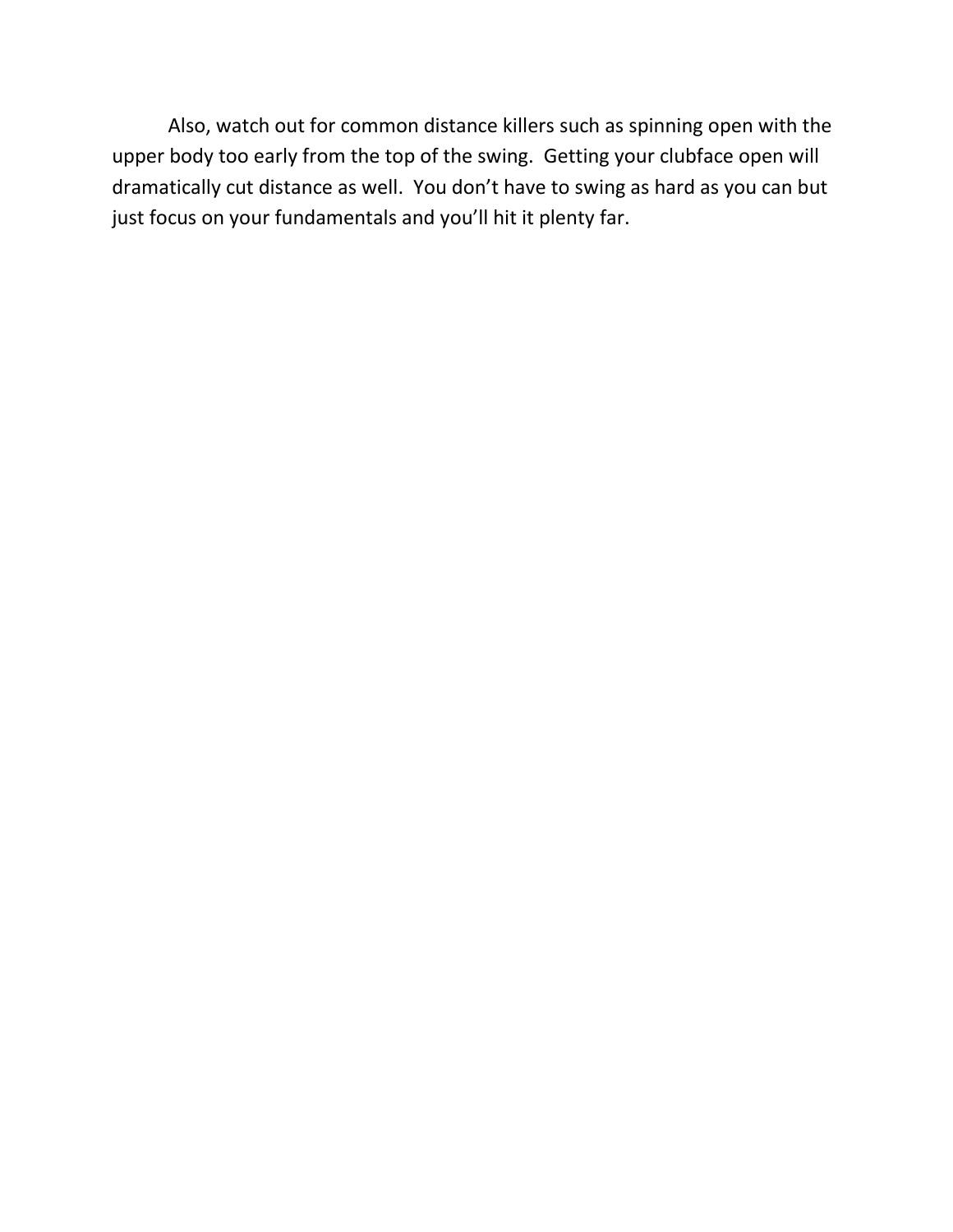## **Chapter 13: Course Management Strategy and Pre-shot Routine Tips for Your Tee Shots**

A good pre shot routine is important to have with any club but especially with your driver if you are trying to improve. All the pros go through a specific and ordered routine before they hit the golf ball. This does a couple of things. First, it focuses the mind on the shot you want to hit. This will involve target selection. Obviously, you want to hit the ball in the fairway, but there is sometimes a better side of the fairway to be on depending on if you are playing a hole which has a dogleg or where you have to hit over water on your approach shots. Hitting the ball off the tee into good position on the fairway can give you a better chance of getting the ball closer to the hole on your next shot.

When selecting your target, try and make it fairly narrow. You don't want to just have the whole fairway be your target. It will help your drives if your mind has a more specific target to focus on. Pick an area of the fairway, a tree in the distance, etc. to line up towards.

### *Course Management Tips for Your Tee Shots*

How you approach playing your golf tee shots will increase your chances of being successful and hitting more fairways. It's important to have a pre shot routine that you follow consistently. This includes picking your target, seeing the shot you want to hit, and teeing the ball up on the correct side of the tee box. Having a swing thought can be helpful and I will go over some good swing thoughts to have.

You want to watch out for not getting too technical with your swing out on the golf course. It's fine to work on your technique on the driving range but better to have swing thoughts that are more related to feel when you are actually out on the golf course.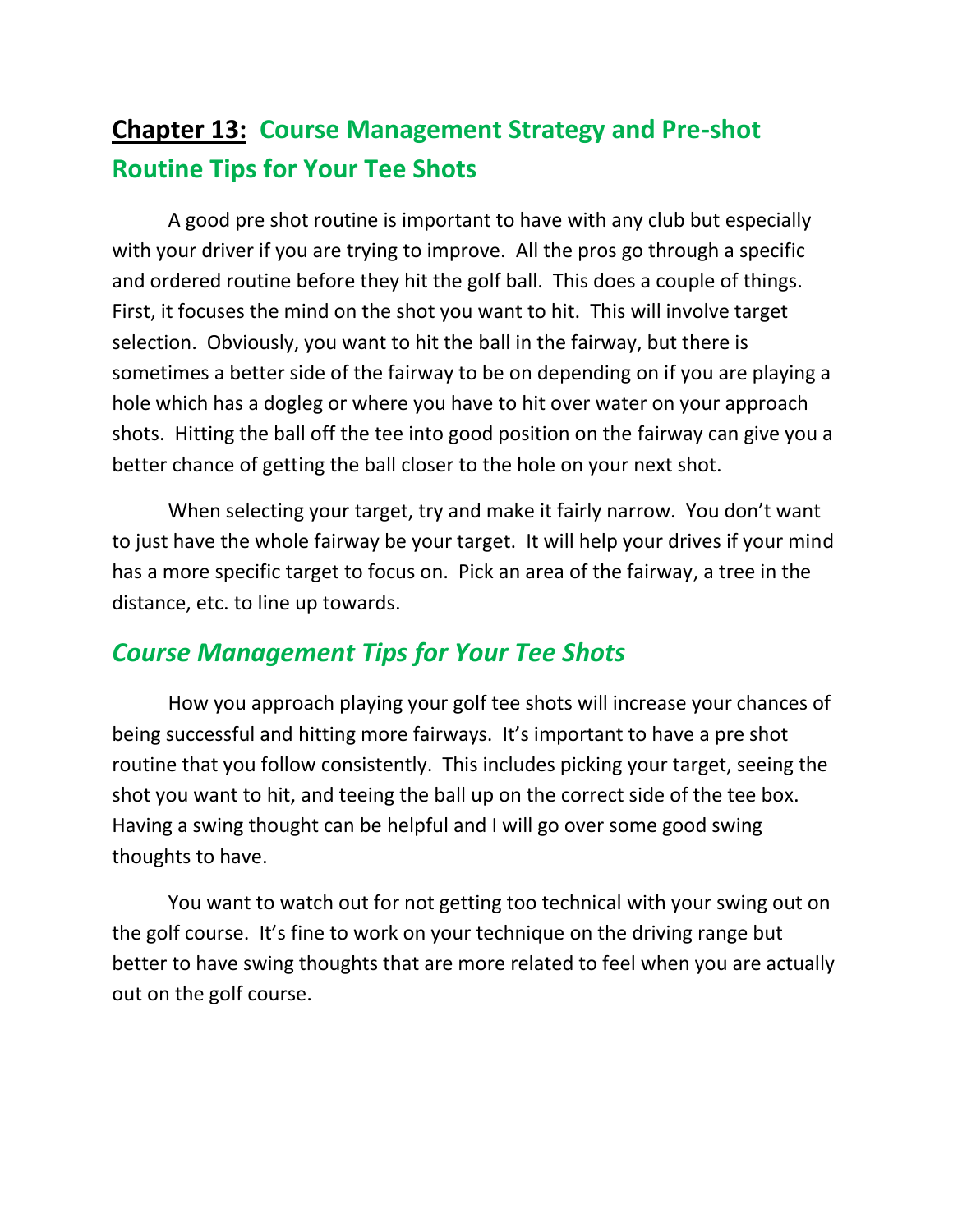## *Pre-shot Routine Tips for Better Drives*

Two very important parts of a good pre-shot routine are setting things up to the golf ball in the right order and getting your alignment correct. The first thing is you want to do is pick an intermediate target a couple of feet ahead of the golf ball. This can be a little patch of grass that is on the line of your target. Keep your eye on that spot as you walk in to set up to your ball. Then set the club face down first so that it is pointed straight at your intermediate target. This way you will know your club face is also pointed towards your actual target. It's just easier to line up with a spot a couple feet ahead of the ball to get even more accurate alignment.

It can be helpful to set the club down first, then get comfortable in your stance with your feet and then wiggle your shoulders and hips a little so they are over your feet and everything is pointing parallel towards your target line. If you set your feet first and then the club head down, you may be too close or too far away from the golf ball. It is better if you put the club head down first behind the ball, and then get into your stance. This will help you set up consistently the right distance away from the ball and form good angles and an overall good position with your setup.

Make sure to factor in the conditions you are playing in especially when there is wind because it will affect the direction your golf ball travels. When the holes are tight because of narrow fairways, sometimes the smartest thing to do is layup with your 3 wood or utility club. The best golfers are smartest golfers. The pros on tour do not hit their driver on every tee shot. So be aware if the conditions are calling for something different. Take the smart shot and you'll end up saving more strokes in the long run.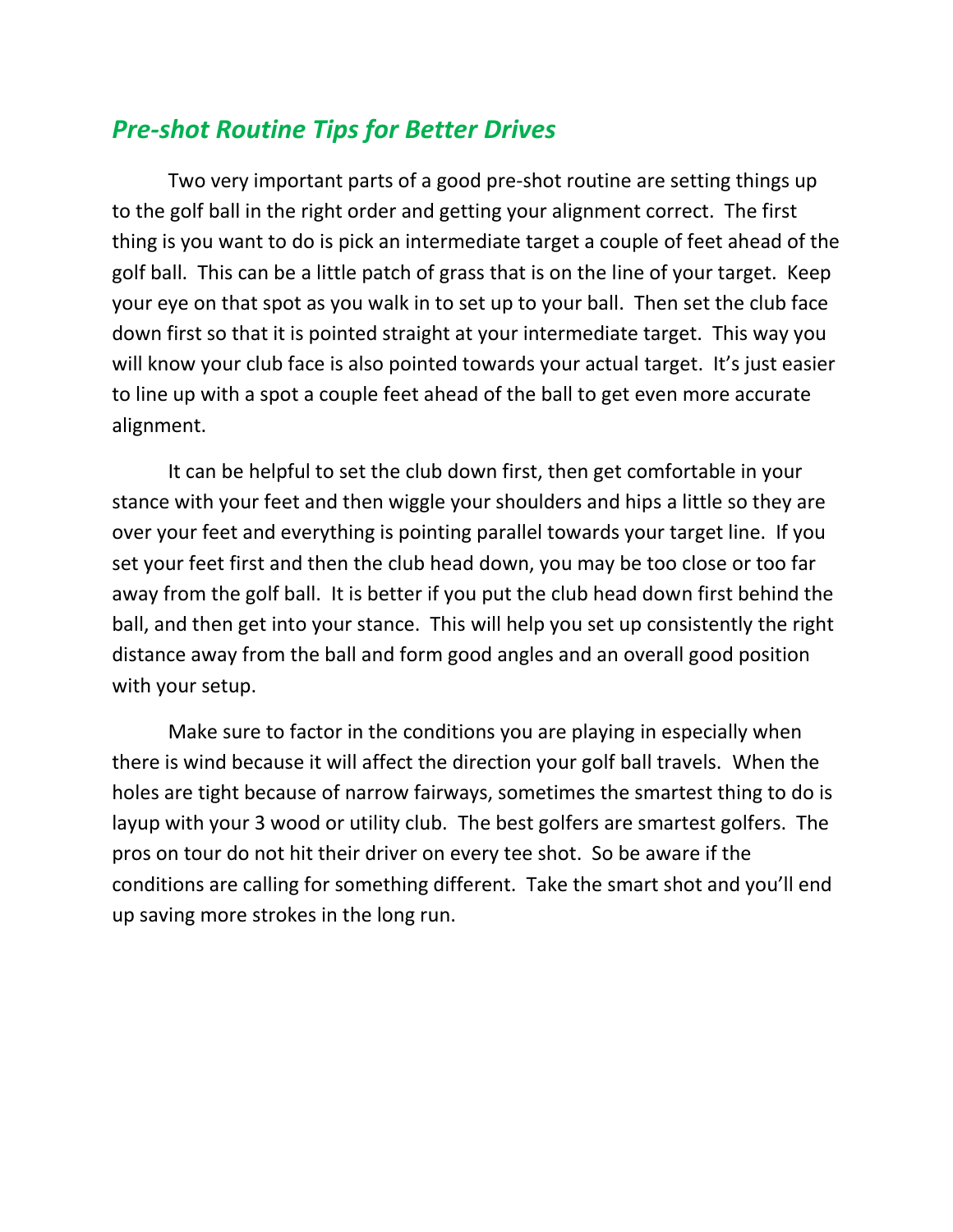## **Chapter 14: Putting It All Together – Final Thoughts on Driving It Like a Pro**

Hopefully after reading this guide you now have a sense of what is going on with your driver swing and how to hit the ball longer and straighter. Great drives are important for lowering your golf scores. If you are stuck in the trees, the water, or even out of bounds it is definitely costing you extra strokes. Getting the ball in the fairway a good percentage of the time allows you to hit more greens easily.

As a summary, the key fundamentals are always going to help you play better golf no matter which club you are working on. This Guide focused on the fundamentals of the golf swing related to the driver the way that I teach them. These fundamentals include the grip, setup, swing path, and the role of the body in the swing. Separating the golf swing into different parts can be helpful when working on your game at the range. However, make sure you are putting it into one complete motion or golf swing and that you understand how it all works together.

I never understood teaching pros who would focus on a student's backswing for a few lessons without telling them anything about their downswing and follow through. Without being to implement the proper knowledge into the full golf swing and mentally grasp the complete golf swing, it can be difficult to play well. The golfers who struggle the most are the ones who don't really understand their swings and what they are doing.

Golfers who play well and are confident on the other hand, understand what they are doing. If their swings get a bit off they know how to fix it and get right back on track. You don't have to have the most talent to play great golf. You need to be smart about your swing and not think things are magically just going to get better. Hard work can pay off and combined with good technique and understanding, you can really go a long way with your game. Most golfers do not understand these simple concepts that work for great golf. They are always looking for the newest, latest swing thought and think it will change their swing.